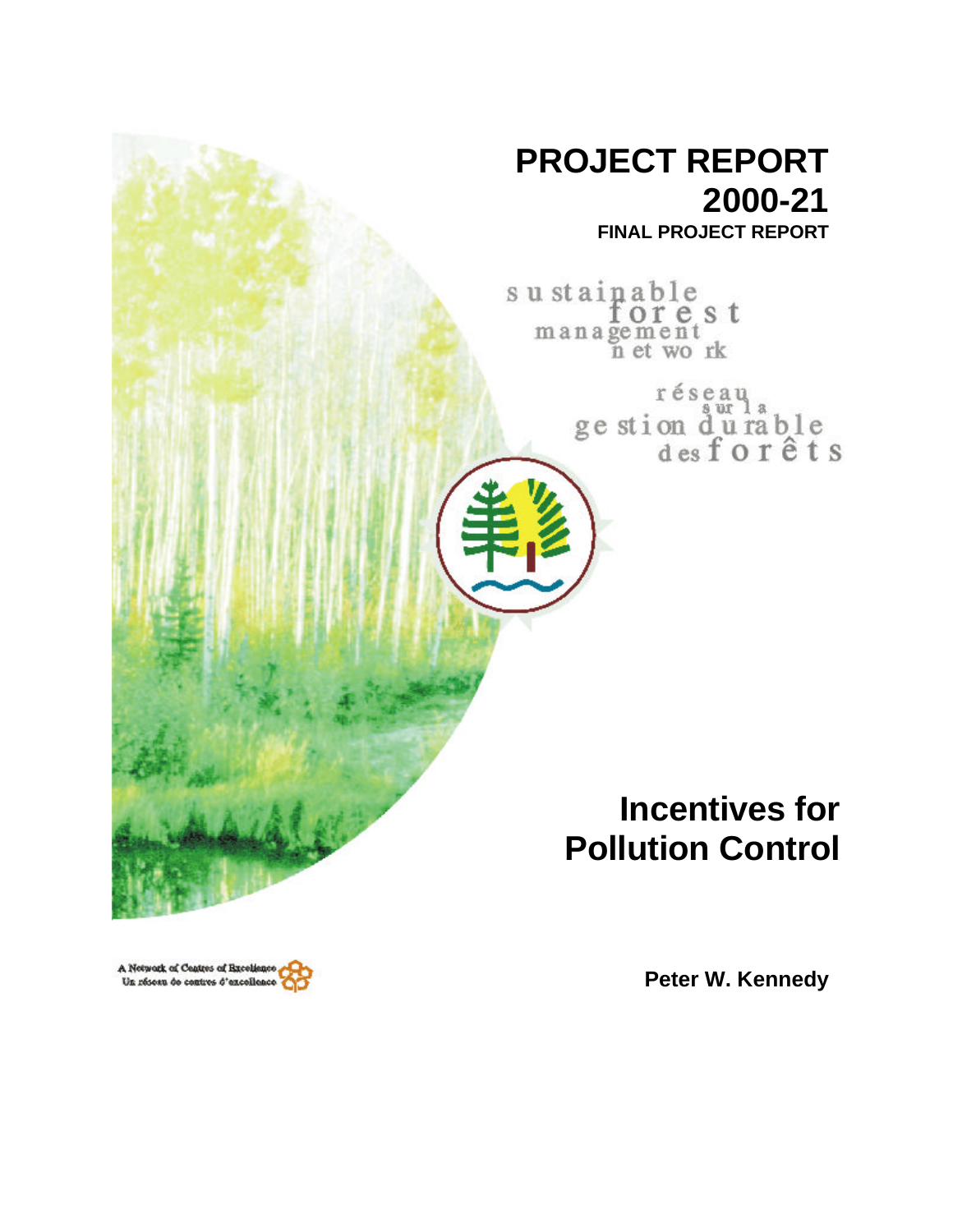For copies of this or other SFM publications contact:

Sustainable Forest Management Network G208 Biological Sciences Building University of Alberta Edmonton, Alberta, T6G 2E9 Ph: (780) 492 6659 Fax: (780) 492 8160 http://www.ualberta.ca/sfm/

ISBN 1-55261-081-0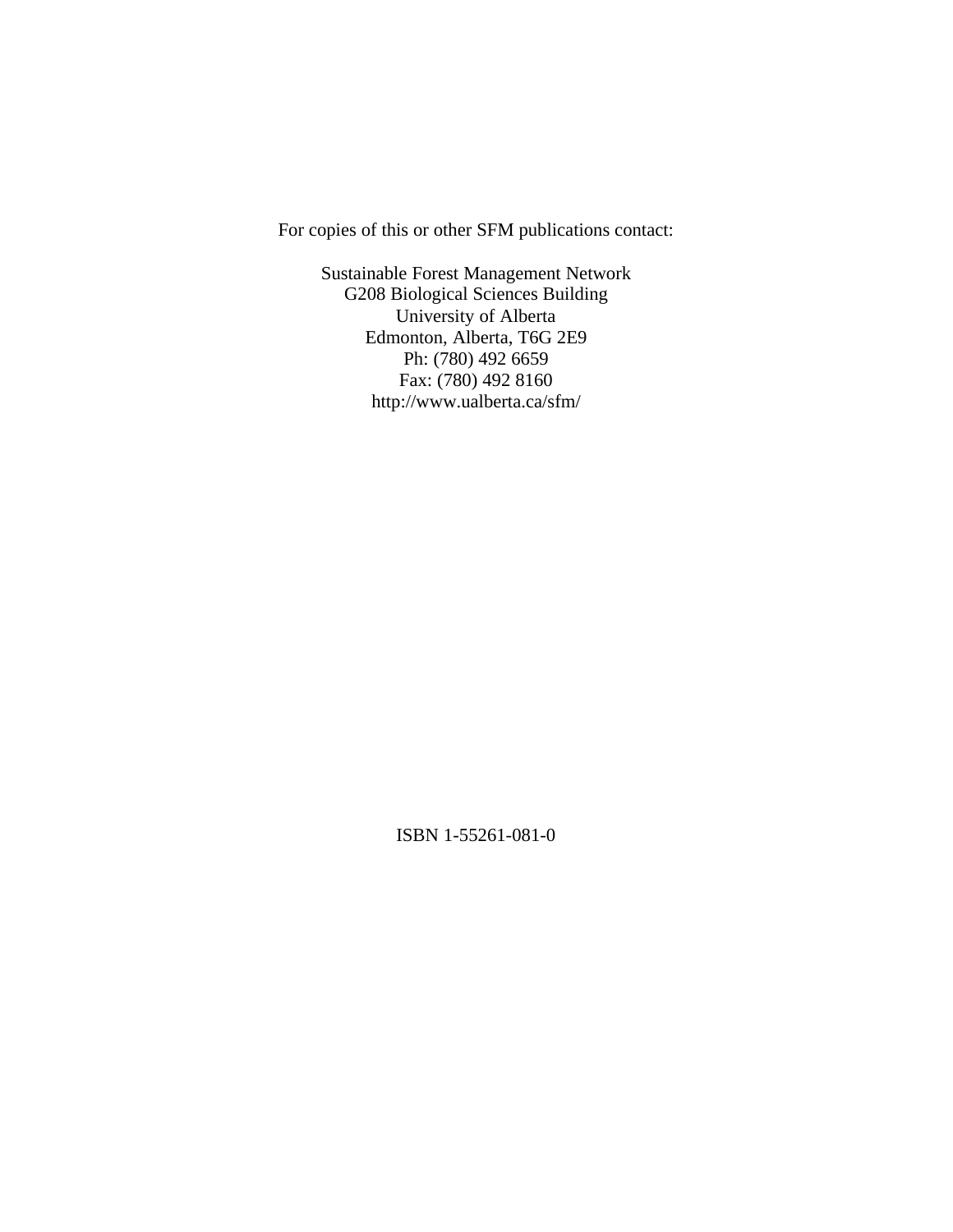# **Incentives for Pollution Control**

by

**Peter W. Kennedy**

Department of Economics University of Victoria, Victoria, Canada

**August 2000**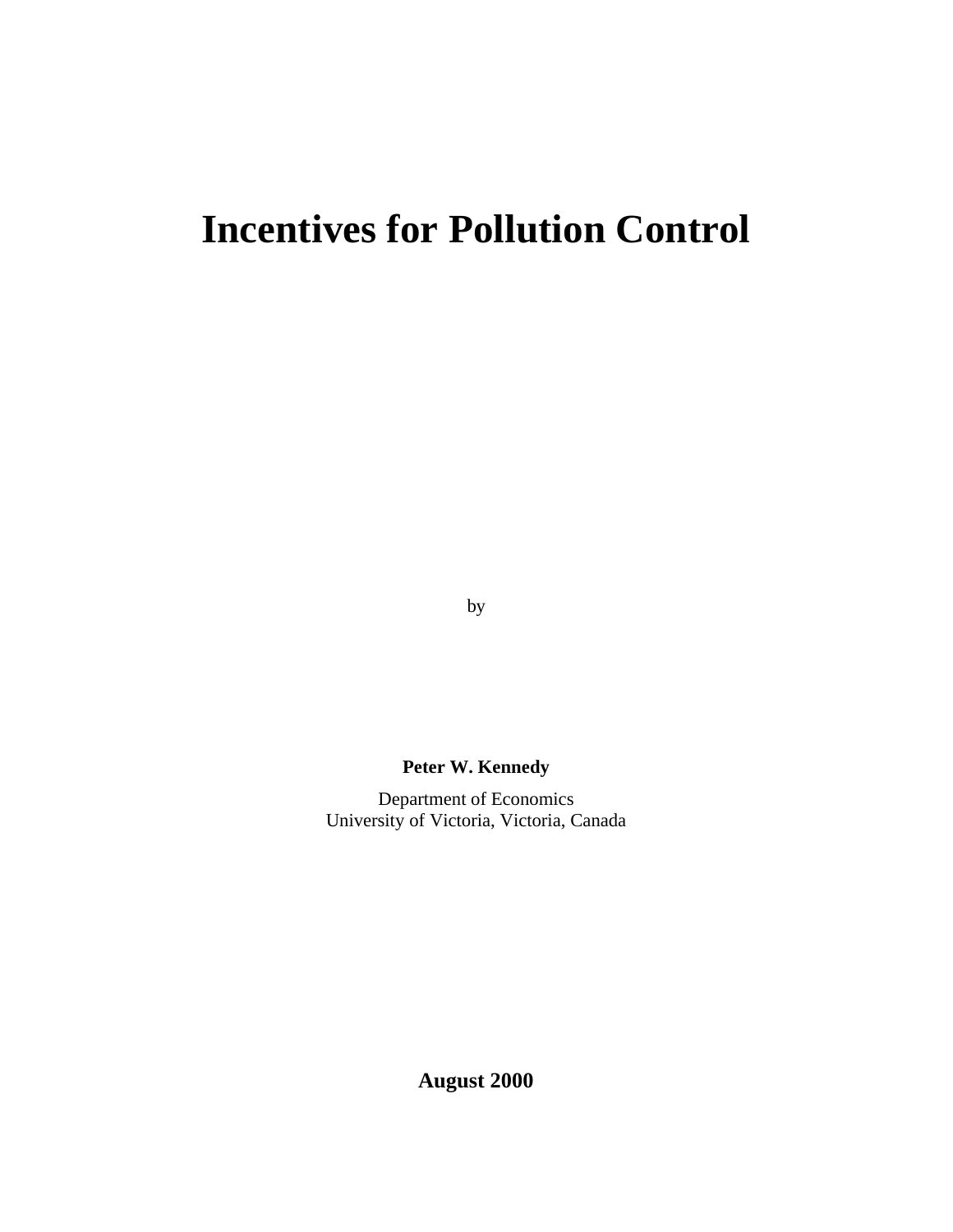## **ABSTRACT**

The paper reports on some central results of the Incentives for Pollution Control project. I outline the analyses and results of two theoretical investigations into the incentives for the adoption of cleaner technologies. The first examines the incentive effects of pollution taxes and tradeable pollution permits. The second examines the optimal design of a permit trading system in the presence of uncertainty about environmental impacts and the evolution of information about those impacts over time. The central message of this research project is that the pricing of pollution, through mechanisms like pollution taxes and tradeable pollution permits, is likely to be the best approach to the regulation of the forest products processing industry. Pricing provides short run incentives to reduce pollution based on currently employed technology, and at the same time creates long run incentives for the adoption of new, cleaner technologies. If these pricing policies are designed well - according to the principles delineated in the results of this research project - then they can induce an optimal balance between the benefits of reduced environmental impact and the costs of switching to cleaner technologies. Achieving that balance is crucial to sustaining the boreal forests and at the same time sustaining the economic benefits derived therefrom.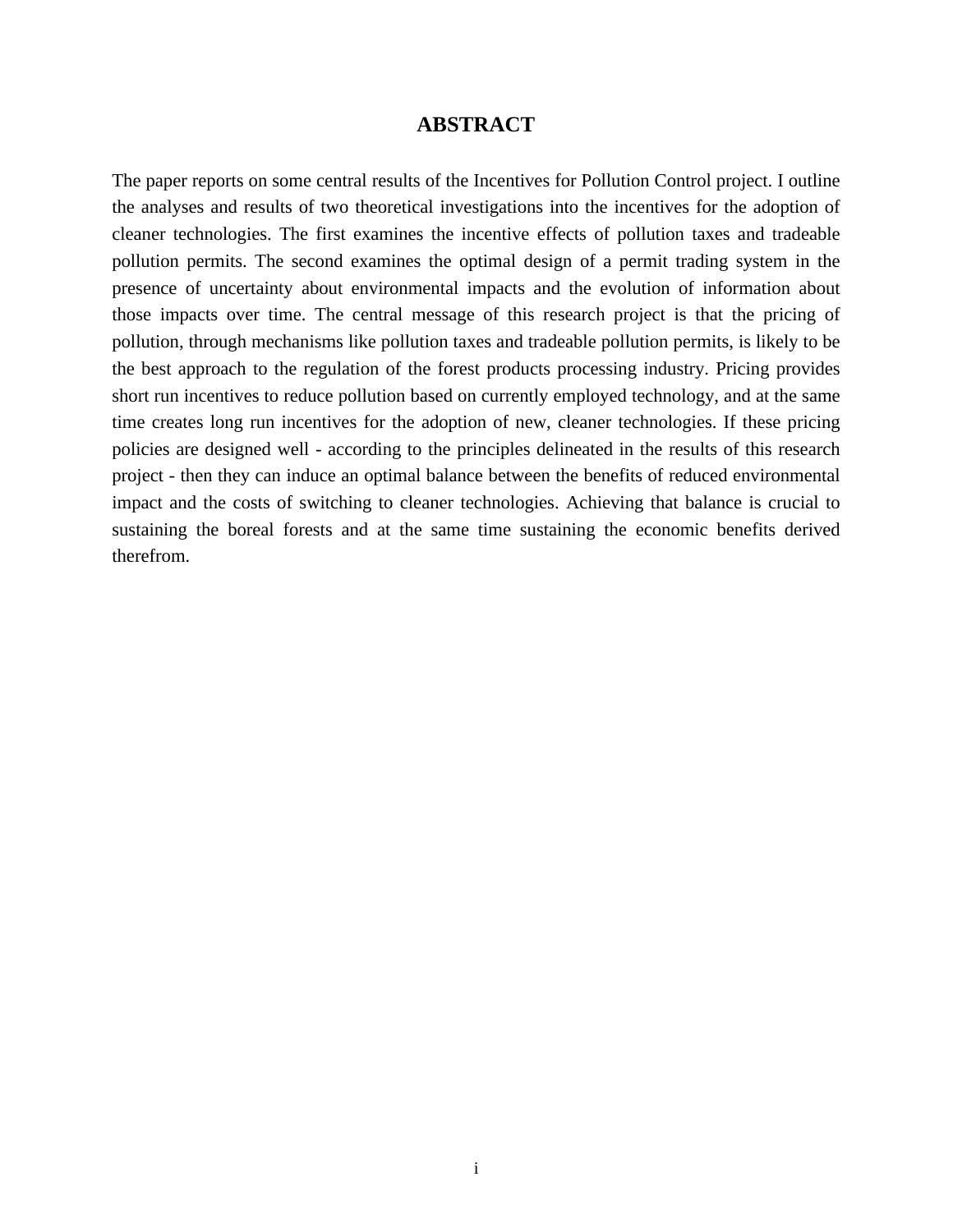## **INTRODUCTION**

This project investigates the impact of a variety of environmental regulatory mechanisms on incentives for the adoption of less polluting technologies. The analysis is theoretical in nature but has wide application to a variety of practical settings, including the forest products sector. The implementation of cleaner technologies is likely to be one of the most cost-effective strategies for reducing the environmental impact of the forest products sector while maintaining its long term economic viability. Thus, the question of how best to create the correct incentives for new technology adoption is central to sustainable forest management.

This report presents a summary of results on two key components of the research project. The first component focuses on the relative impact with respect to incentives of two basic regulatory mechanisms: pollution taxes and tradeable pollution permits. Pollution taxes are levied on the volume of polluting effluent (for example, from a pulp mill) such that the polluting firm pays for the quantity of effluent discharged. Thus, the larger the quantity of effluent discharged (adjusted for concentration and toxicity), the more the firm pays. This creates a financial incentive for the firm to reduce its discharges. In the short run that reduction may be relatively small, since it can only be achieved by reducing production. However, in the long run, the firm will pursue alternative technologies that allow production with less discharge. The financial reward in the form of lower tax payments, creates the incentive for the pursuit of those technologies.

An alternative regulatory mechanism is tradeable pollution permits. A permit system specifies a target aggregate volume of discharge from all sources into a regulated water body (or airshed in the case of airborne emissions). Unit permits totaling that aggregate target are then issued to the polluting firms, either by auction or some alternative scheme (such as grandfathering). A firm must hold a permit for each unit of effluent discharged. The critical element of the permit scheme is that permits are tradeable amongst the polluting firms. That is, one firm can buy permits from another firm such that the buying firm's higher discharges are offset by the selling firm's lower discharges; the aggregate target is not compromised. The tradeability of permits creates a market price for those permits, with two important consequences. First, the distribution of aggregate discharges across polluting firms conforms to that which ensures that the aggregate target is met at lowest aggregate cost. Second, the pricing of permits through the market creates a financial incentive for firms to pursue less polluting technologies, in much the same way as a pollution tax. The first component of the research project examines the relative merits of tradeable pollution permits and pollution taxes in creating incentives for new technology adoption.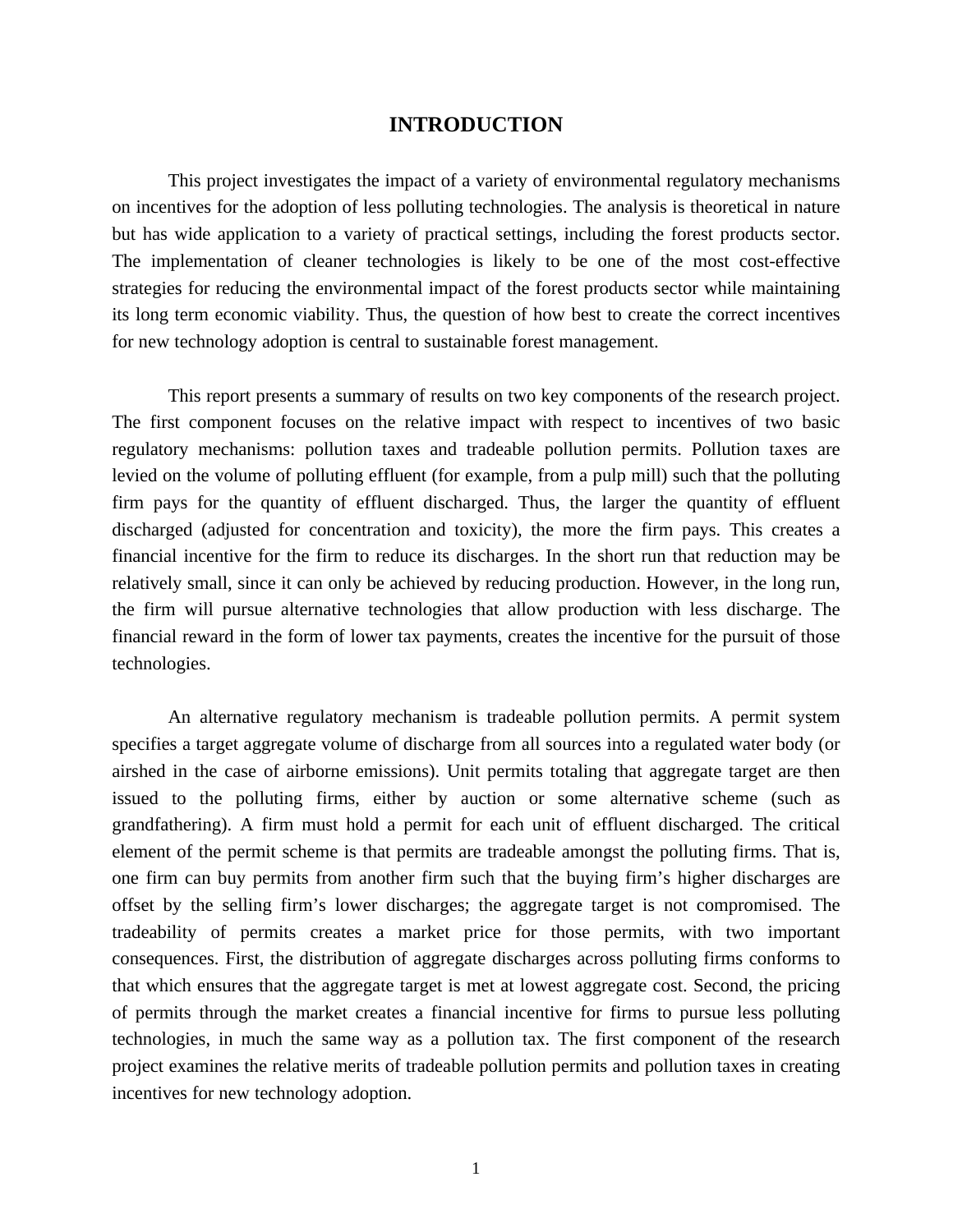The second component of the project focuses specifically on tradeable pollution permits in the context of a regulatory setting where the environmental impact of the regulated pollutant is uncertain. The particular issue of interest is the manner in which an aggregate pollution target should be adjusted in response to new information about the toxicity of a pollutant, and how that adjusted should be implemented under a tradeable permits system. The approach adopted by the regulator with respect to permit system adjustment is crucial for the incentives created by the permit system for the adoption of cleaner technologies. In particular, those incentives can be undermined entirely if the adjustment is undertaken in a way that introduces significant capital risk associated with holding permits. The research results provide a set of guidelines as to how adjustment can be made in response to new information without degrading the incentives for cleaner technology adoption.

The rest of this report is organized as follows. The next section presents a summary of the analysis and main results. A following section describes the management applications of the results. A brief conclusion closes the body of the report.

# **SUMMARY OF ANALYSIS**

This section presents a summary of the two project components described above. The first component is titled "Environmental Policy and Technological Change: Emission Taxes and Emissions Trading"; this is joint work with Benoit Laplante of the World Bank. The second component is titled "Learning About Environmental Damage: Implications for Emissions

#### **Environmental Policy and Technological Change: Emission Taxes and Emissions Trading**

I begin by outlining a simple analytical framework in which our results are derived. I then presents the main results, in two parts: one on pollution (or emission) taxes, the other on pollution (or emission) permits.<sup>1</sup>

## *Analytical framework*

 $\overline{a}$ 

Time is divided into two periods. In period 1 each of *n* firms uses a production technology with associated abatement cost function  $c_0(\overline{e}_0 - e)$ , where *e* denotes emissions, and

 $<sup>1</sup>$  A more complete description of this research can be found in Kennedy and Laplante (2000).</sup>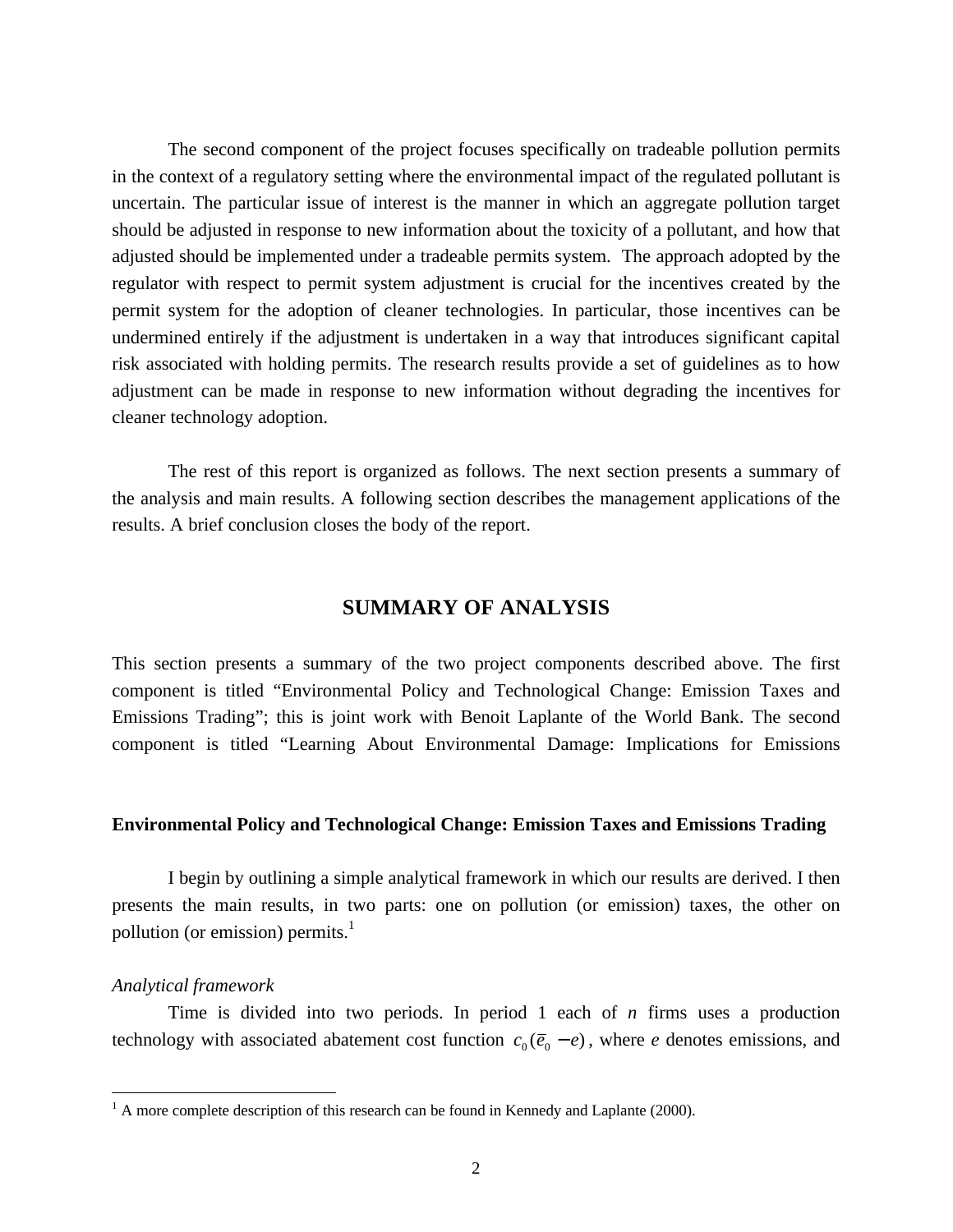$\bar{e}_0$  is the level of emissions corresponding to no abatement. Thus,  $\bar{e}_0 - e$  represents abatement. Abatement may involve a variety of measures, including a reduction in output, a change in inputs or some end-of-pipe remedial action. The abatement cost function measures the least cost mix of abatement measures. Abatement cost has the following important properties:  $c_0' > 0$  and  $c_0'' > 0$ .

A cleaner technology becomes available at the beginning of period 2. It can be adopted by any firm at some fixed installation cost *K*. This technology has an associated abatement cost function  $c_1(\overline{e}_1 - e)$  with  $c_1' > 0$  and  $c_1'' > 0$ , where  $\overline{e}_1 \le \overline{e}_0$  and  $c_1' < c_0'$  for any  $e \le \overline{e}_0$ . Thus, any positive level of abatement can be achieved at lower cost with the new technology.

Polluting firms are assumed to be price-takers on the product market. This means that private and social marginal abatement cost coincide. It is important to note that this assumption can hold even if the number of polluting firms in the regulated region is small since the regulated firms do not necessarily constitute the whole industry. Such is the case, for example, when polluting firms take world prices as given.

Environmental damage *D(E)* in any period is an increasing function of aggregate emissions *E* in that period. That is, attention is restricted to the case of a dissipative pollutant that is uniformly mixed relative to the regulated region. Two cases are considered with respect to the damage function:  $D''(E) > 0$  (strictly convex damage) and  $D''(E) = 0$  (linear damage).

## *Pollution taxes*

The timing of the game between the firms and the regulator is as follows. In period 1 the tax is set according to the Pigouvian rule for the prevailing technology. The new technology arrives at the beginning of period 2 and the regulator announces a tax rate for that period. Firms then decide whether or not to adopt the cleaner technology, taking as given the simultaneous technology adoption decisions of other firms. The regulator cannot commit to a tax rate that is time inconsistent. That is, the tax rate announced for period 2 must be consistent with the technology choices that the tax induces.

The equilibrium to the game between the firm and the regulator depends importantly on whether damage is linear or strictly convex. In the case of linear damage, the unit tax rate on emissions is set equal to marginal damage:  $t^* = d$ . Note that this optimal tax rate is independent of which technology is in place because marginal damage is constant. The firm responds to the tax by setting its emissions level to equate its marginal abatement cost with the tax rate: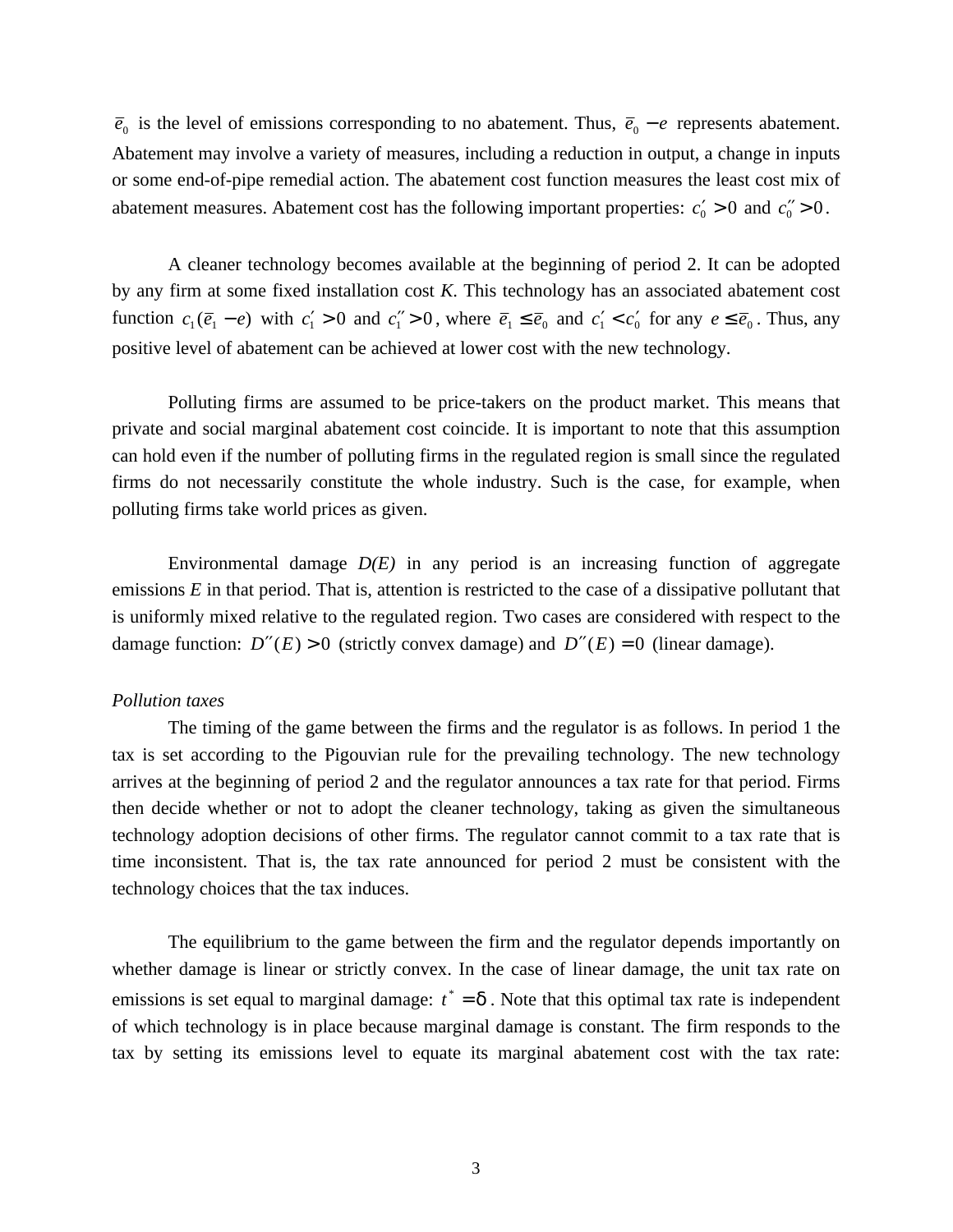$c'_i(\overline{e}_i - e_i) = t^*$ . Thus, the firm chooses  $e_0^*$  if it uses the old technology, and  $e_1^*$  if it uses the new technology. That is, the emissions tax implements static efficiency for any given technology.

The private benefit to the firm from adopting the cleaner technology comprises the reduction in tax payments,  $t^*(e_0^* - e_1^*)$ , plus any reduction in abatement cost. Note that the reduced tax payments correspond exactly to the reduced environmental damage since  $t^* = d$ . It follows that the private benefit to the firm from adopting the new technology is identical to the social benefit. Thus, the emissions tax also implements efficiency with respect to technology adoption.

The regulatory problem is somewhat more complicated when marginal damage is increasing. For an emissions tax to implement the efficient level of emissions for any given technology *i*, the tax rate must be set equal to marginal damage evaluated at the efficient level of emissions; that is,  $t_i^* = D'(e_i^*)$ . Thus, the tax rate required depends on which technology is in use. This creates a potential time consistency problem for the regulator. If adoption of the new technology is efficient then the regulator would like to announce a tax rate *t* 1  $_{1}^{*}$  for period 2. Conversely, if adoption of the new technology is not efficient then the regulator would like to announce a tax rate  $t_0^*$  $_0^*$  for period 2. The problem is that a tax rate of  $t_0^*$  $_{0}^{*}$  may actually induce the firm to adopt the *new* technology, while a tax rate of *t* 1  $\frac{1}{1}$  may induce the firm to retain the *old* technology. In both cases the announced tax rate would not be optimal *ex post* and hence could not be committed to *ex ante*.

Under what conditions will this time consistency problem arise? Suppose adoption of the new technology is not efficient; that is,  $G \leq K$ . Then the first-best tax rate for period 2 is  $t_0^*$ \* . Figure 1 illustrates the private benefit to the firm from adoption of the new technology at this fixed tax rate. If the firm retains the old technology then it sets emissions equal to  $e_0^*$ . Conversely, if it adopts the new technology then it sets emissions equal to  $e_1(t_0^*)$ . Let  $B(t_0^*)$ 0 denote the private benefit from adoption at  $t_0^*$  $^*_{0}$ . Note that  $B(t_0^*) > G$ . That is, the private benefit from adoption at  $t_0^*$  $\frac{1}{2}$  exceeds the social benefit from adoption. This does *not* necessarily create a time consistency problem. In particular, if  $B(t_0^*) \leq K$  then adoption of the new technology is not privately worthwhile for the firm, and so  $t_0^*$  $\frac{1}{2}$  is optimal *ex post*. In this case the announced  $t_0^*$  $\int_{0}^{\ast}$  tax rate is credible, and the Pigouvian tax policy implements efficiency with respect to technology adoption.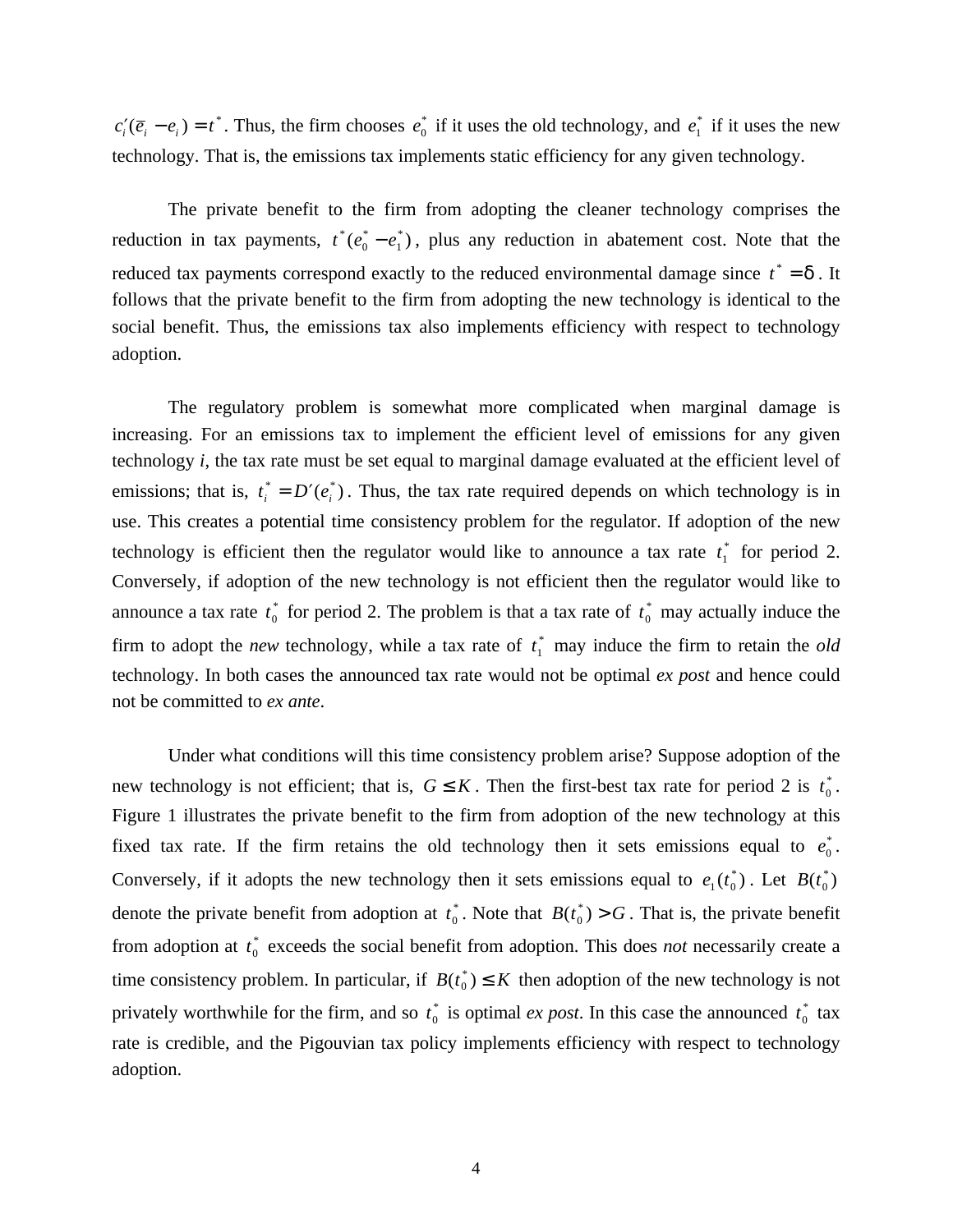

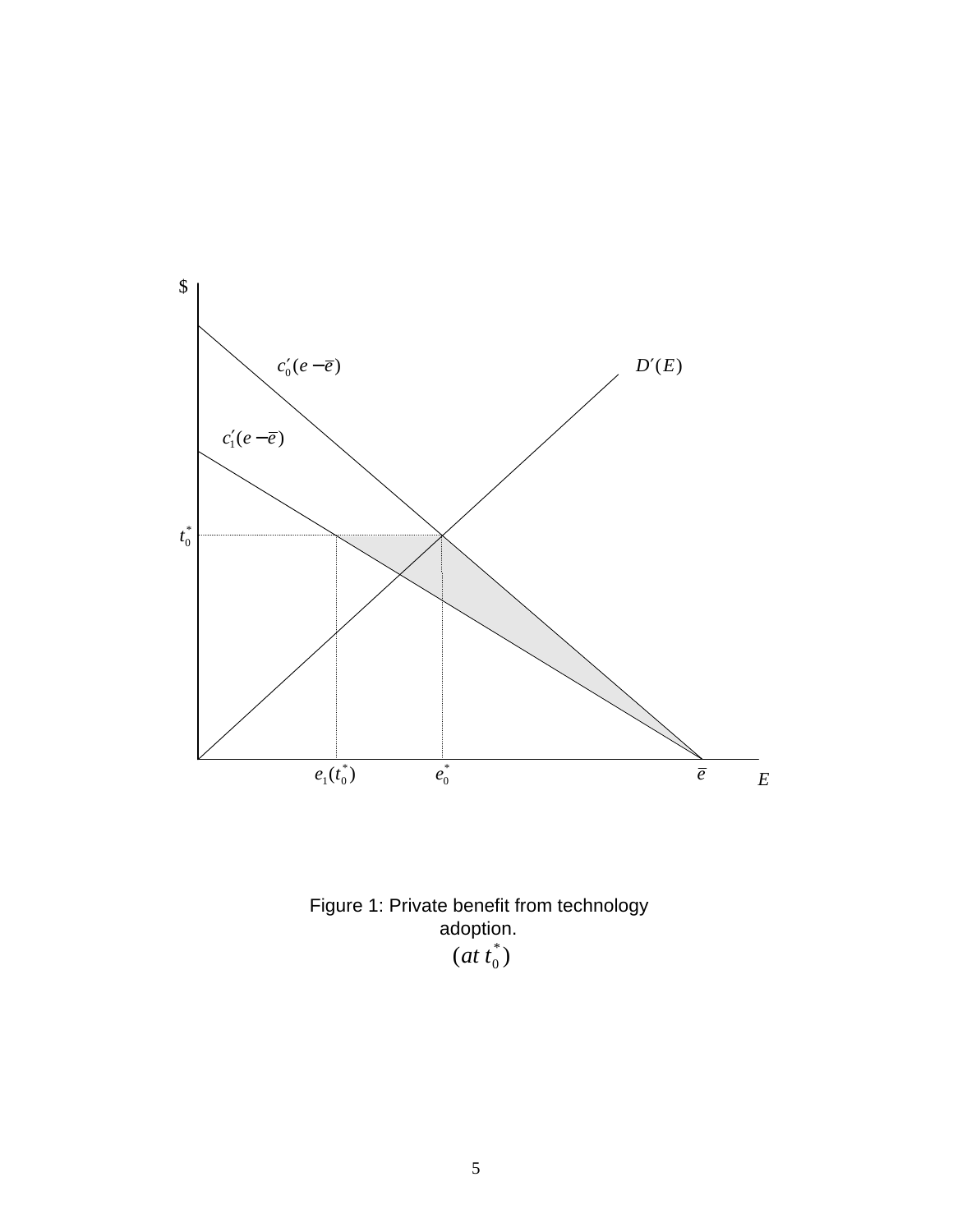However, if  $B(t_0^*) > K$  then  $t_0^*$  $_{0}^{*}$  will induce adoption of the new technology, and so  $t_{0}^{*}$ \* will not be optimal *ex post*. In this case the regulator cannot commit to the first-best tax rate. The best the regulator can do in this case is to announce that it will set the tax at  $t_0^*$  $_{0}^*$  if the firm does not adopt the new technology, and set the tax at *t* 1  $i$  if the firm does adopt the new technology; no other Pigouvian tax strategy is time consistent. Milliman and Prince (1989) refer to this policy as *tax ratcheting*.

Figure 2 illustrates the private benefit to the firm from adoption of the new technology under the tax ratcheting policy. If the firm retains the old technology then it faces a tax rate of  $t_0^*$ \* and sets emissions at  $e_0^*$ . Conversely, if it adopts the new technology it faces a tax rate of  $t_1^*$  $i$ <sub>n</sub> and sets emissions at  $e_1^*$ . Let  $B(t_0^*, t_1^*)$  $\phi_0^*, t_1^*$ ) denote the private benefit from adoption in this case. Note that  $B(t_0^*, t_1^*) > B(t_0^*)$ . It follows that if  $B(t_0^*) > K \ge G$  then  $B(t_0^*, t_1^*) > K \ge G$ . Thus, if efficiency calls for retention of the old technology but  $t_0^*$  $_{0}^{*}$  is not time consistent, then the only time consistent policy is ratcheting, and this policy induces the *inefficient* adoption of the new technology.

There is no corresponding problem if efficiency calls for adoption of the new technology (that is, if  $G > K$ ). In this case the first-best tax rate for period 2 is  $t_1^*$  $_{1}^*$ . Figure 3 illustrates the private benefit to the firm from adoption of the new technology at this tax rate. If the firm retains the old technology then it sets emissions equal to  $e_0(t_1^*)$ . Conversely, if it adopts the new technology then it sets emissions equal to  $e_1^*$ . Let  $B(t_1^*)$  $i<sub>1</sub>$ ) denote the private benefit from adoption at  $t_1^*$ \* Note from Figure 3 that  $B(t_1^*) < G$ . That is, the private benefit from adoption at  $t_1^*$  $\frac{1}{1}$  is less than the social benefit. This does not create a time consistency problem if  $B(t_1^*) > K$  since in that case the firm will adopt the cleaner technology at *t* 1  $_1^*$  even though  $B(t_1^*) < G$ . Conversely, if  $B(t_1^*) < K$  then  $t_1^*$  $_{1}^{*}$  is not time consistent and the only time consistent policy is tax ratcheting. However, if  $G > K$  then  $B(t_0^*, t_1^*) > K$  since  $B(t_0^*, t_1^*) > G$ . Thus, if efficiency calls for adoption of the new technology then ratcheting will always implement that outcome.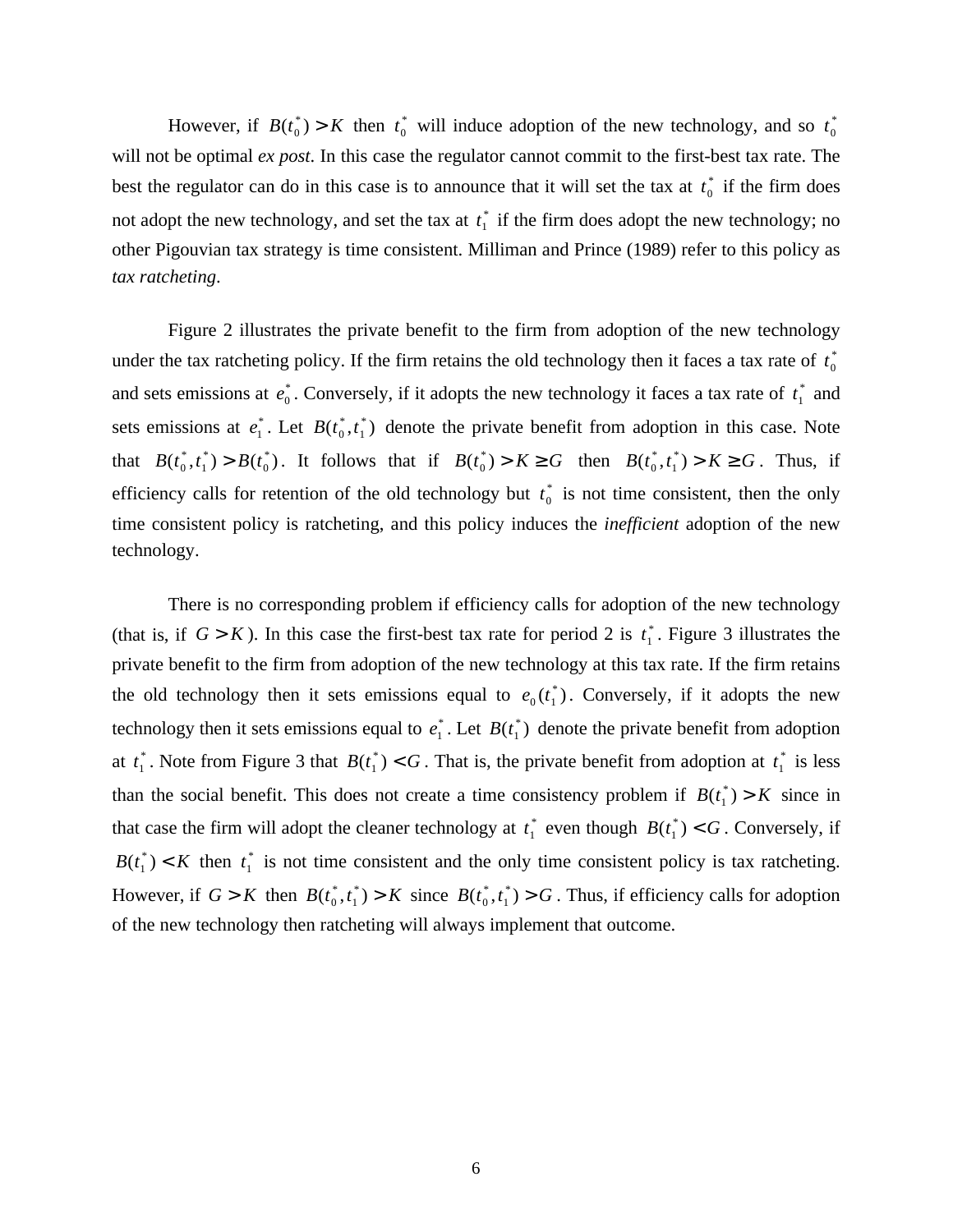

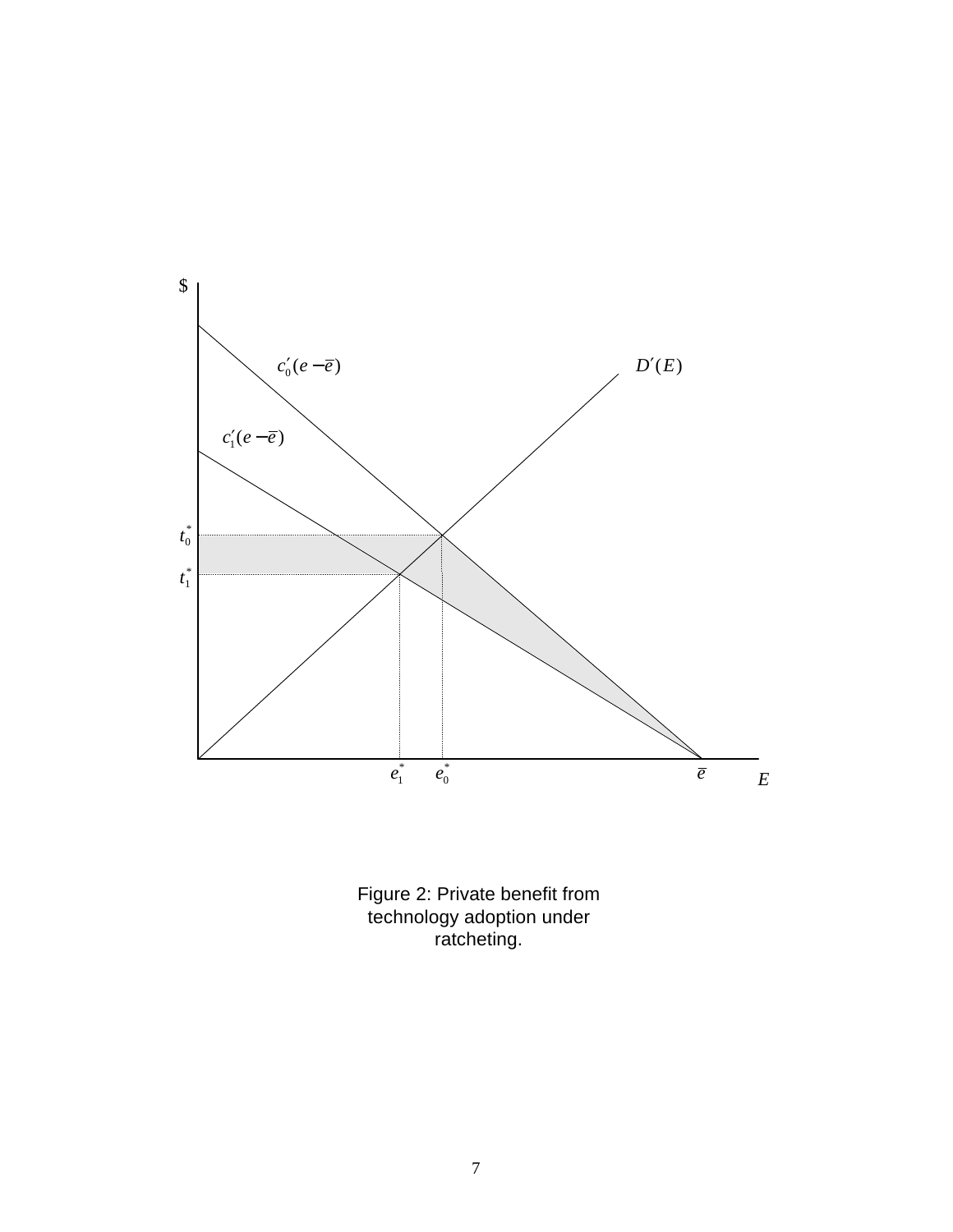



 $(at t_1^*)$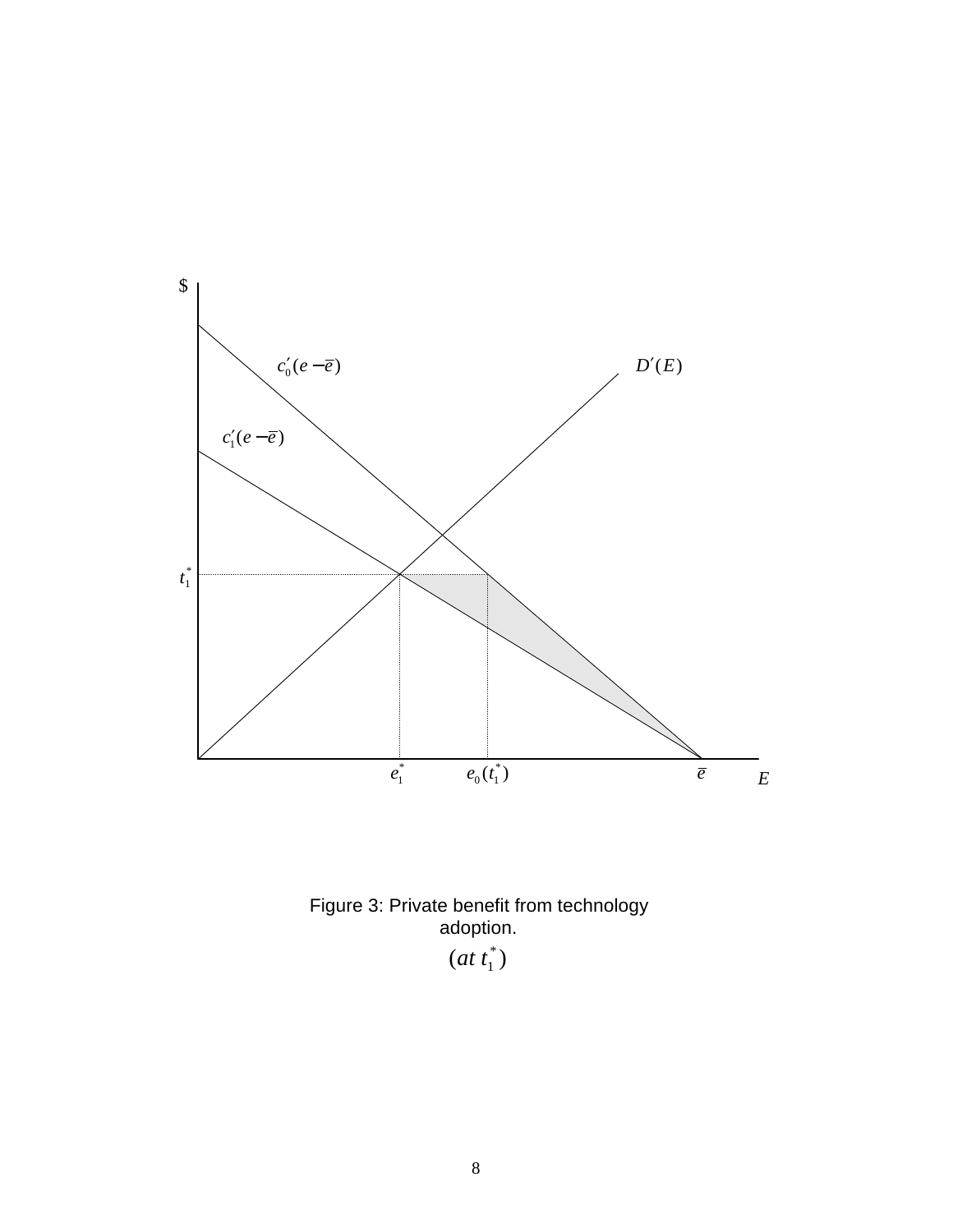These results indicate that the emissions tax cannot induce too little technological change but it can induce too much technological change. This problem with the emissions tax stems from the fact that it does not discriminate across units of emissions according to the damage they cause. The tax rate is set equal to the damage caused by the *marginal* unit of emissions and this tax rate is applied to every unit of emissions. This means that when marginal damage is increasing the total tax payment exceeds the total damage done. In assessing the private benefit to adopting a cleaner technology, the firm thinks in terms of reduced tax payments but what matters from a social perspective is reduced damage. Since the reduction in tax payments under ratcheting exceeds the reduction in damage, the firm's incentive is distorted in favour of cleaner technology adoption. This generates the wrong technology choice if efficiency calls for retention of the old technology.

#### *Pollution permits*

We examine a tradeable permit program that operates in the following way. At the beginning of period 1 the regulator issues an aggregate number of permits corresponding to the efficient level of emissions based on the existing technology (used by all firms in period 1). It is not important for the problem at hand whether permits are issued by auction or through some sort of grandfathering scheme provided that the initial distribution does not create asymmetric market power. Each permit allows one unit of emissions during period 1. We assume that no banking is allowed (which means that permits unused in period 1 cannot be carried forward to period 2). The new technology arrives at the beginning of period 2 and the regulator then issues permits for use in period 2. The regulator may or may not then have to re-adjust that supply of permits in response to the technology adoption that actually occurs in equilibrium, depending on whether or not the first-best permit supply is time consistent.

Recall that the first-best tax rate under an emissions tax is the tax rate that induces efficiency with respect to technology adoption and at the same time generates the efficient level of aggregate emissions given the technologies in place. If this tax rate is not time consistent then the regulator must use tax ratcheting. Similarly, the first-best supply of permits (and associated equilibrium permit price) is that which induces efficient technology adoption choices and at the same time corresponds to the efficient aggregate level of emissions, given those technology choices. If this first-best permit supply is not time consistent then the regulator must use a responsive policy, akin to tax ratcheting, whereby the supply of permits is set at the beginning of period 2 and then adjusted *ex post* in response to equilibrium technology choices.

As in the case of an emissions tax, the time consistency of the first-best solution depends on the nature of the damage function. We begin with the case of linear damage. Recall that when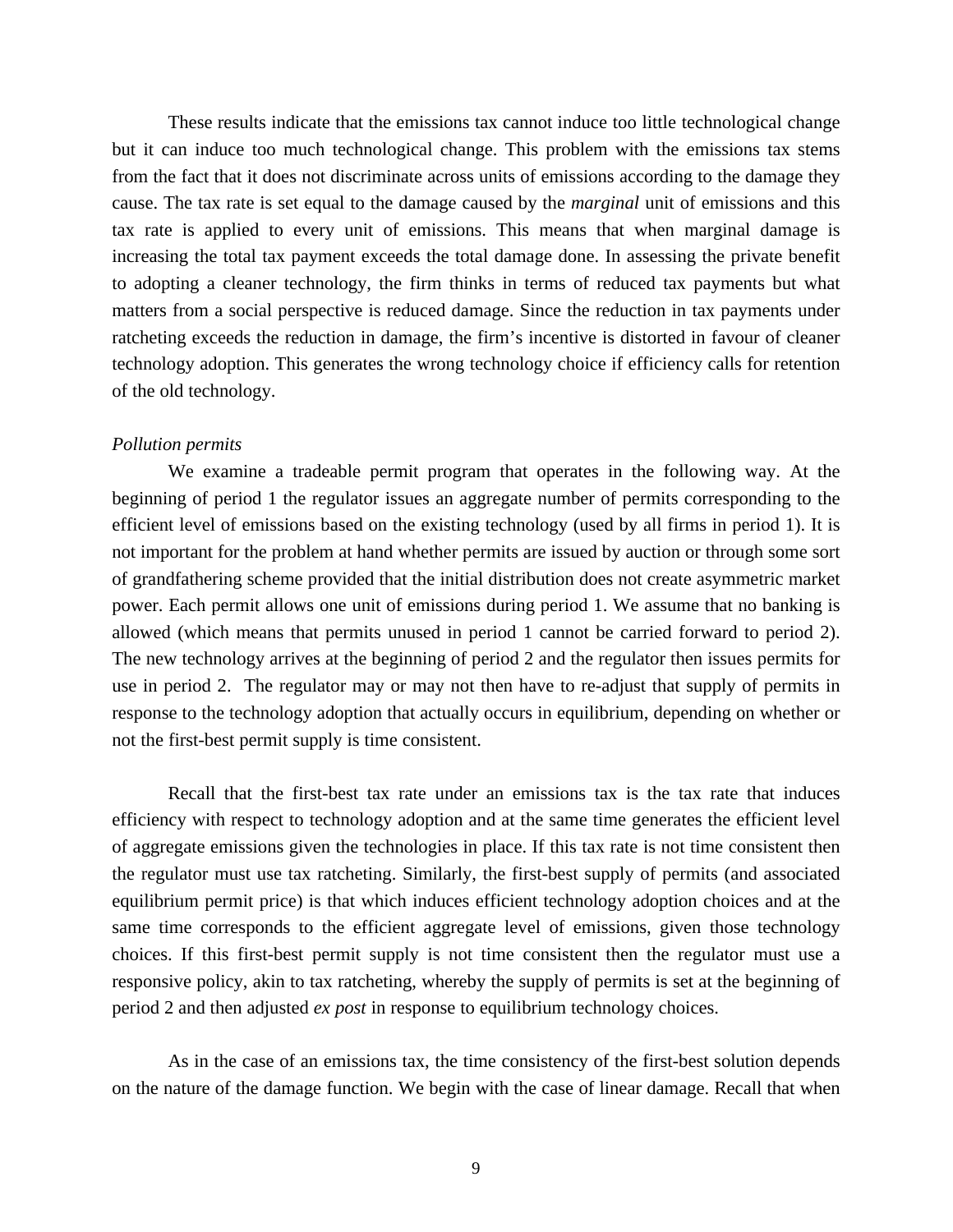damage is linear the regulator does not need to respond to technological change if an emissions tax is used. The tax rate is simply set equal to marginal damage and no adjustment is required. Moreover, this tax rate creates the correct incentives for technological change to occur. Thus, the regulator does not need to respond to the advent of a cleaner technology. In contrast, the advent of a new technology requires a reassessment of the permit supply under an emissions trading program even when damage is linear. In particular, the aggregate supply of permits that is efficient for an existing technology will generally *not* be efficient if a new technology is adopted; the first-best permit supply depends on the technologies in use. Recall from section 3 that when damage is linear, efficiency requires either adoption of the new technology by all firms or retention of the old technology by all firms, depending on the magnitude of the adoption cost. If efficiency calls for universal adoption then the first-best aggregate permit supply is  $E_1^* = ne_1^*$  $E_1^* = ne$ such that  $c'_1(\overline{e}_1 - e_1^*) = d$  $c'_1(\overline{e}_1 - e_1^*) = d$ . In contrast, if efficiency calls for universal retention of the old technology then the first-best permit supply is  $E_0^* = ne_0^* > E_1^*$ \*  $E_0^* = n e_0^* > E_1^*$  such that  $c'_0(\overline{e}_0 - e_0^*) = d$  $c'_0(\bar{e}_0 - e_0^*) = d$ .

Consider first the case where efficiency calls for universal adoption. If the regulator issues the corresponding first-best number of permits then adoption by all firms is the equilibrium response and the permit supply is efficient *ex post*. The key to this result is the fact that the *ex post* equilibrium price of permits is equal to marginal damage; thus, the private benefit from adoption to any individual firm is, in equilibrium, exactly equal to the social benefit.

Similarly, if efficiency calls for retention of the old technology and the permit supply is left unchanged from period 1, then the *ex post* price of permits in an equilibrium with no adoption is equal to marginal damage, and so the private benefit to adoption in that equilibrium is equal to the social benefit. Thus, leaving the supply of permits unchanged between periods is time consistent and induces efficiency.

It is important to emphasize that leaving the supply of permits unchanged in response to the advent of a new technology ensures efficiency with respect to the adoption of that technology only if efficiency calls for no adoption. If the regulator does not adjust the supply of permits *ex ante* then the permit price in a candidate equilibrium in which all firms adopt the new technology would be lower than marginal damage and so the private benefit to adoption in that candidate equilibrium would be less than the social benefit. The private benefit to adoption in the candidate equilibrium could therefore be less than the cost of adoption, in which case adoption by all firms could not in fact be an equilibrium even though adoption by all firms is efficient. Thus, ensuring efficiency when efficiency calls for the adoption of the new technology generally requires an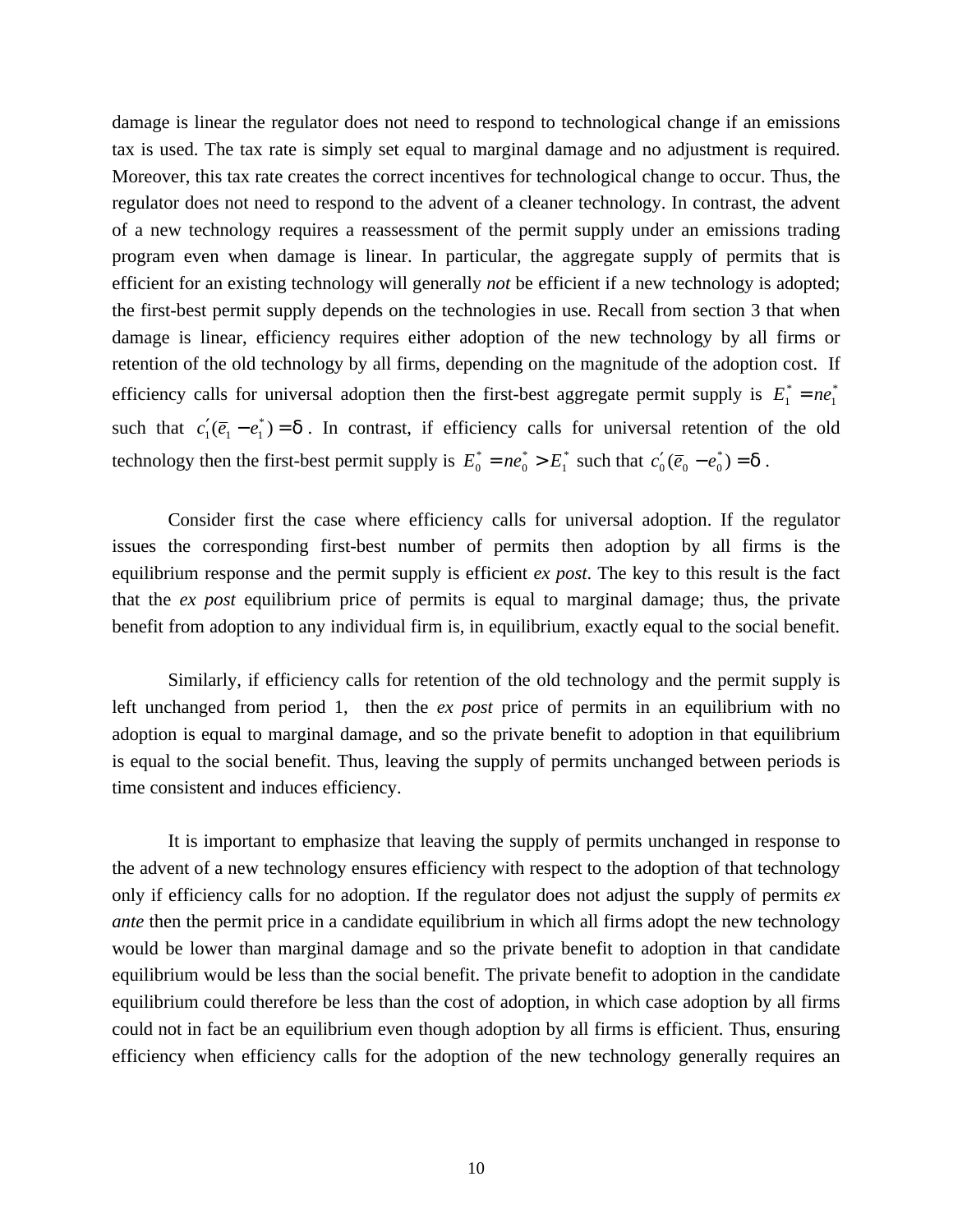adjustment to the supply of permits in response to the advent of that new technology even when damage is linear.

We now consider the case of strictly convex damage. Recall that when damage is strictly convex the regulator faces a time consistency problem with an emissions tax when there is a relatively small number of firms but that problem vanishes when there are a continuum of firms because each firm is insignificant relative to the aggregate and so perceives an independence between its own choices and the policies implemented by the regulator. The same is true in the case of emissions trading with a continuum of firms: there are no time consistency problems associated with implementation of the first-best policy even when damage is strictly convex.

The policy problem for the regulator in this case is in fact somewhat simpler under emissions trading than under an emissions tax. Recall that strictly convex damage means that efficiency may require strictly partial adoption of the new technology. In that case the regulator must use tax ratcheting since committing to the first-best tax rate *ex ante* cannot induce asymmetric technology choices by *ex ante* symmetric firms, as required for an efficient equilibrium. In contrast, under emissions trading the regulator can set the first-best permit supply at the beginning of period 2, without the need for *ex post* adjustment, and nonetheless induce an asymmetric and time consistent equilibrium.

The key to this result is the flexibility of the permit price to respond to technology adoption choices in equilibrium. The equilibrium price of permits is decreasing in the number of firms that adopt the new technology since the demand for permits is lower when more firms use the new technology. This equilibrating role of the permit price means that the private benefit to any firm from adopting the new technology is decreasing in the number firms using that technology, and this in turn allows an equilibrium to exist in which some firms adopt but additional potential adopters find it unprofitable to do so. No comparable automatic adjustment to the price of emissions occurs under a fixed tax rate policy; hence the need for explicit tax ratcheting.

The equilibrium induced by the first-best supply adjustment is efficient. Each firm takes the permit price as independent of its own action, and since each firm is insignificant relative to the aggregate, marginal damage is effectively constant with respect to the emissions of each individual firm. Thus, the saving to the firm from having to hold fewer permits at the first-best equilibrium price fully reflects the reduction in damage.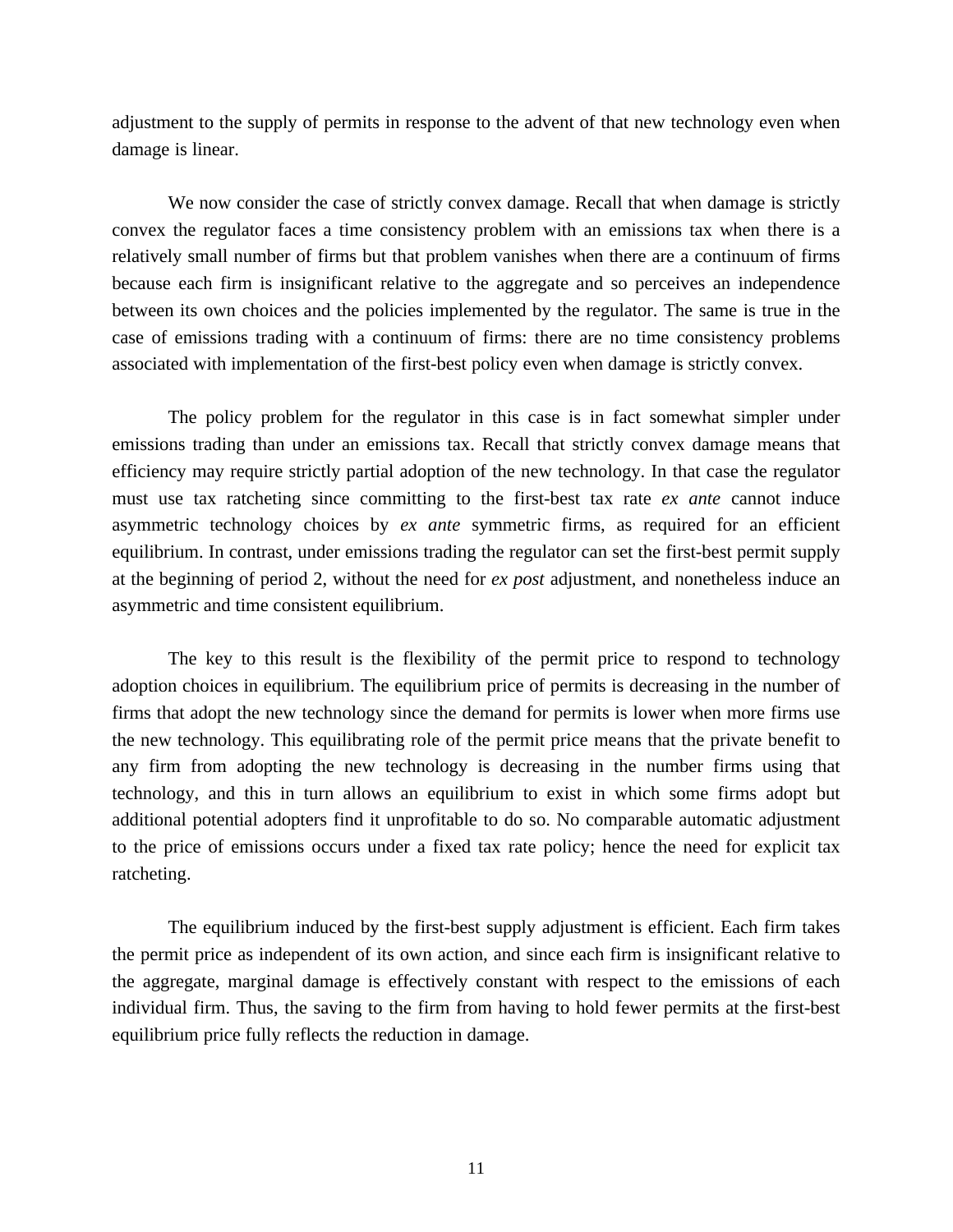#### **Learning About Environmental Damage: Implications for Emissions Trading**

I begin by outlining a simple analytical framework in which the results are derived. I then presents the main results.<sup>2</sup>

#### *Analytical framework*

Time is divided into two periods. There are a large number of price-taking polluting firms in each period and environmental damage in each period is an increasing function of the flow of their aggregate emissions. Marginal damage is constant and denoted *d* . The true value of *d* is uncertain in period 1 and has expected value *m* . At the beginning of period 2 it becomes known that either  $d = d_H$  or  $d = d_L < d_H$ , where the "H" subscript denotes high damage and the <sup>L</sup>" subscript denotes low damage. Prior beliefs about *d* (common to all agents) are represented by  $\{ \bm{p}_L^{}, \bm{p}_H^{}\}$ .

At the beginning of period 1 firms must choose between retaining their existing technology and adopting a new cleaner technology. The existing technology has an associated abatement cost function  $c_0(\bar{e}_0 - e)$ , where *e* denotes emissions and  $\bar{e}_0$  is the level of emissions corresponding to no abatement. Thus,  $\bar{e}_0 - e$  represents abatement. Abatement cost is increasing and strictly convex in abatement:  $c_0' > 0$  and  $c_0'' > 0$ . The new technology has an associated abatement cost function  $c_1(\bar{e}_1 - e)$  with  $c_1' > 0$  and  $c_1'' > 0$ , where  $\bar{e}_1 \le \bar{e}_0$  and  $c_1' < c_0'$  for any  $e \leq \overline{e}_0$ . Thus, any positive level of abatement can be achieved at lower cost with the new technology. Adopting the new technology involves a fixed sunk cost *K*.

#### *Results*

Efficiency could be implemented by a variety of policy instruments in this setting. One possibility is an emissions fee set equal to expected marginal damage in period 1, and revised in period 2 when the true damage state is realized. However, there are a number of reasons why the regulator may prefer an emissions trading program even in this simple setting. Perhaps most importantly, emissions trading allows the regulator more flexibility with respect to the assignment of pollution rights. An emissions fee assigns the entire cost of pollution to the polluting firms, which may not be consistent with promoting the "international competitiveness" of domestic firms and the employment opportunities associated therewith; rightly or wrongly, such goals are of paramount importance to many policy makers. In contrast, emissions trading allows the implicit assignment of pollution rights to polluting firms, either through the free allocation of permits initially, or through an emissions reduction credit program.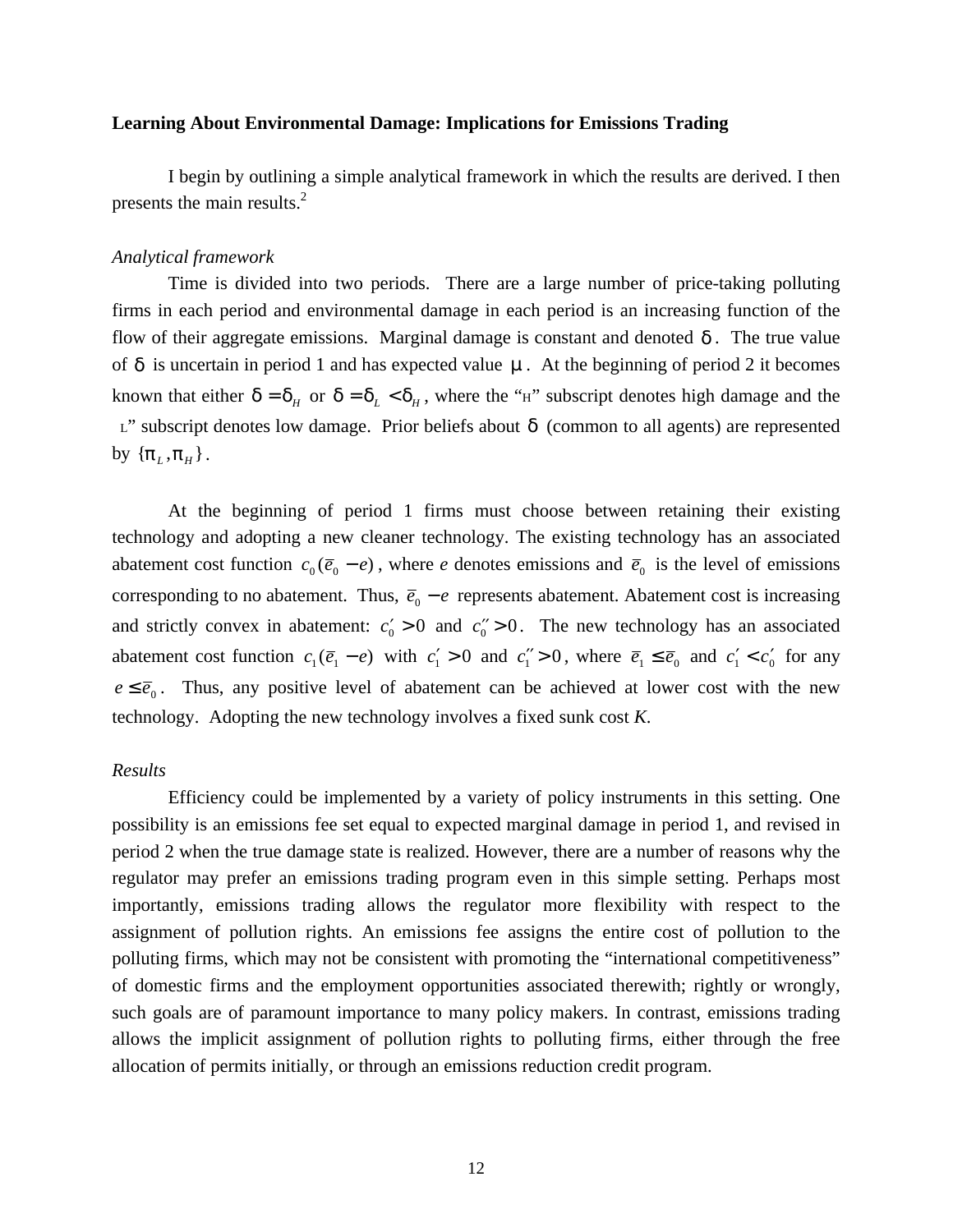### The policy problem

The policy problem is to adjust the supply of permits between periods 1 and 2, in response to the new information about damage, so as to maintain static efficiency in each period and at the same time create the right incentives for technology adoption. That is, firms should have a strict incentive to adopt the new technology if  $SB > K$  and a strict incentive not to adopt if  $SB < K$ . I examine this issue by assessing whether or not the social optimum (as defined by static and dynamic efficiency) is a rational expectations equilibrium in the permit market under a general specification of the supply adjustment rule. The first step is to derive the price path for permits at the optimum.

#### The permit price path at the social optimum

Suppose technology *i* is socially optimal and all firms use this technology. Then to achieve static efficiency in period 1 the regulator issues  $ne_{1i}^*$  permits in that period, where *n* is the number of firms. Each permit allows the holder to emit one unit of emissions in each period. The permits may be issued free of charge (according to some type of "grandfathering" rule based on historical emission levels) or they may be auctioned; at this point it does not matter which approach is taken.

The aggregate supply of permits must be adjusted in period 2 once the true value of *d* becomes known. The efficient level of emissions in period 2 is  $ne_{i}^{*}(H) < ne_{1i}^{*}$  if  $d = d_H$  and  $ne_{2i}^*(L) > ne_{1i}^*$  if  $d = d_L$ . Firms rationally expect the regulator to adjust the supply of permits in this way; no other policy will achieve static efficiency in period 2 and so no other policy is time consistent. Accordingly, the price path of permits is solved by backward induction beginning in period 2.

Each firm sets emissions in period 2 such that

$$
c_i'(\overline{e}_i - e) = p_2 \tag{1}
$$

where  $p_2$  is the price of permits in that period. That is, the marginal cost of abatement is just equated to the marginal cost of not abating. Since the supply of permits is set to ensure that  $c_i'(\overline{e}_i - e) = \mathbf{d}$ , it follows that in equilibrium  $p_2 = \mathbf{d}$ . Note that this equilibrium price in period 2 is independent of the manner in which the supply of permits is adjusted between periods 1 and 2

 $2^2$  A more complete description of this research can be found in Kennedy (1999).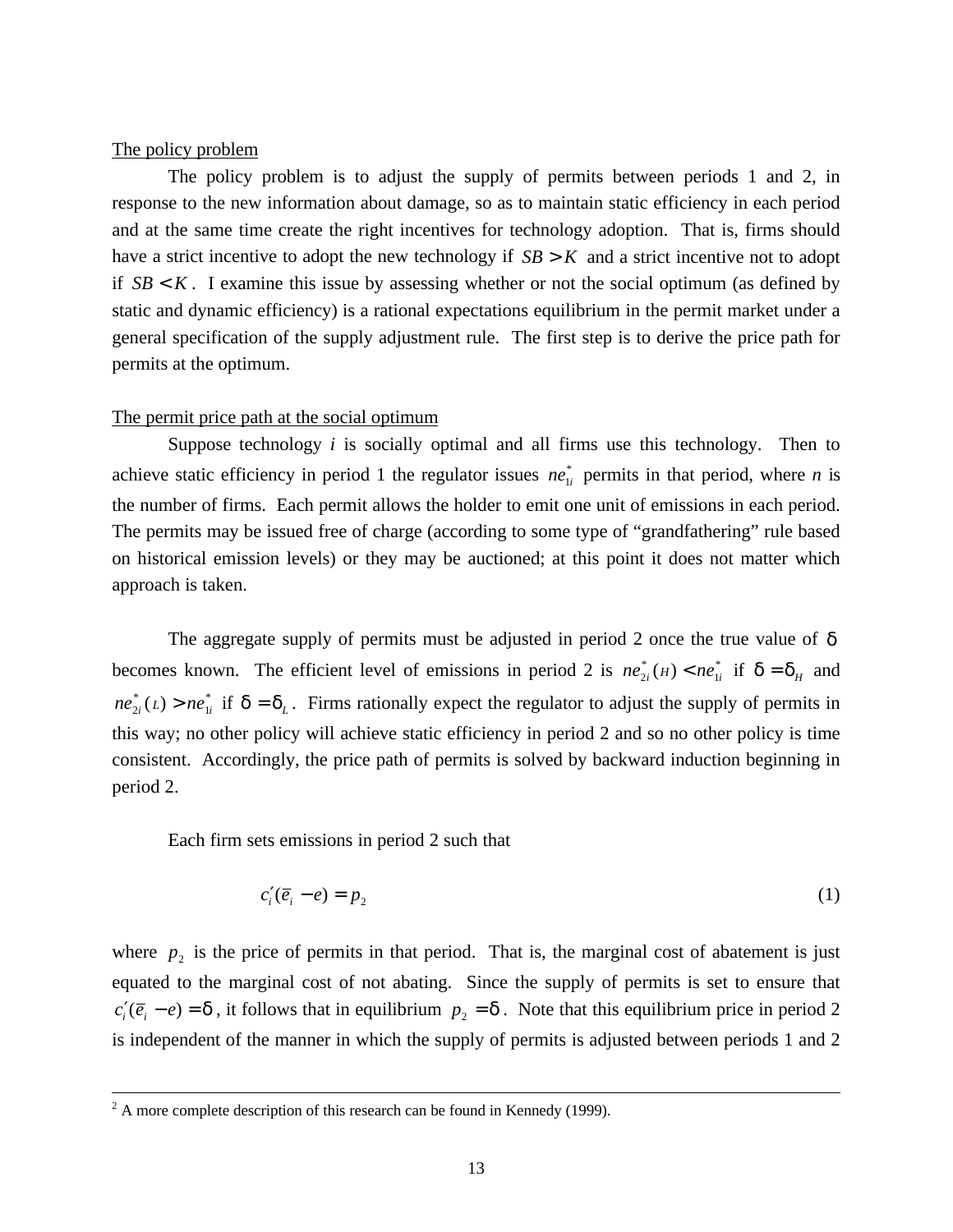since the equilibrium price must clear the market after any adjustment has taken place regardless of how that adjustment is made.

Next consider period 1. The equilibrium price of a permit in period 1 must be such that the return from selling a permit is just equal to the expected return from holding it for that period. The return from selling a permit in period 1 is simply equal to its price in that period, *p*1 . The expected return from holding a permit for the period is the avoided cost of one unit of abatement (because holding a permit allows one unit of emissions) plus the discounted expected value of a permit carried into period 2. Note that the expected value of a permit carried into period 2 is *not* necessarily equal to the selling price of a permit in period 2; the value of a permit carried forward will generally depend on the supply adjustment rule in place. For example, under a proportional adjustment rule, carrying a permit into period 2 may lead to an increase or decrease in permit holdings through supply adjustment, and this effect will be reflected in the expected value of carrying the permit forward.

To clarify this distinction between expected selling price and expected value, let  $v_j$ denote the value of a permit carried forward into period 2. Note that  $v_j$  is contingent on the realisation of the damage state (that is,  $j = L$  or  $j = H$ ) since the effect of any supply adjustment rule will generally depend on which state is realized. Thus, the equilibrium price of a permit in period 1 when all firms are using technology *i* must be

$$
p_1 = c_i'(\overline{e}_i - e_{1i}^*) + \mathbf{b} \sum_{j=L,H} \mathbf{p}_j v_j \tag{2}
$$

Since the supply of permits in period 1 is set such that  $c_i'(\overline{e}_i - e_{1i}^*) = \mathbf{m}$ , it follows that

$$
p_1 = \mathbf{m} + \mathbf{b} \sum_{j=L,H} \mathbf{p}_j v_j \tag{3}
$$

Thus, since  $v_j$  depends on the particular supply adjustment rule in place, so too does the equilibrium price of permits in period 1. This has important implications for investment decisions in that period.

#### Supply adjustment and dynamic efficiency

Consider the investment incentives for an individual firm when faced with the above permit price path. It is important to note that firms are price-takers on the permit market, which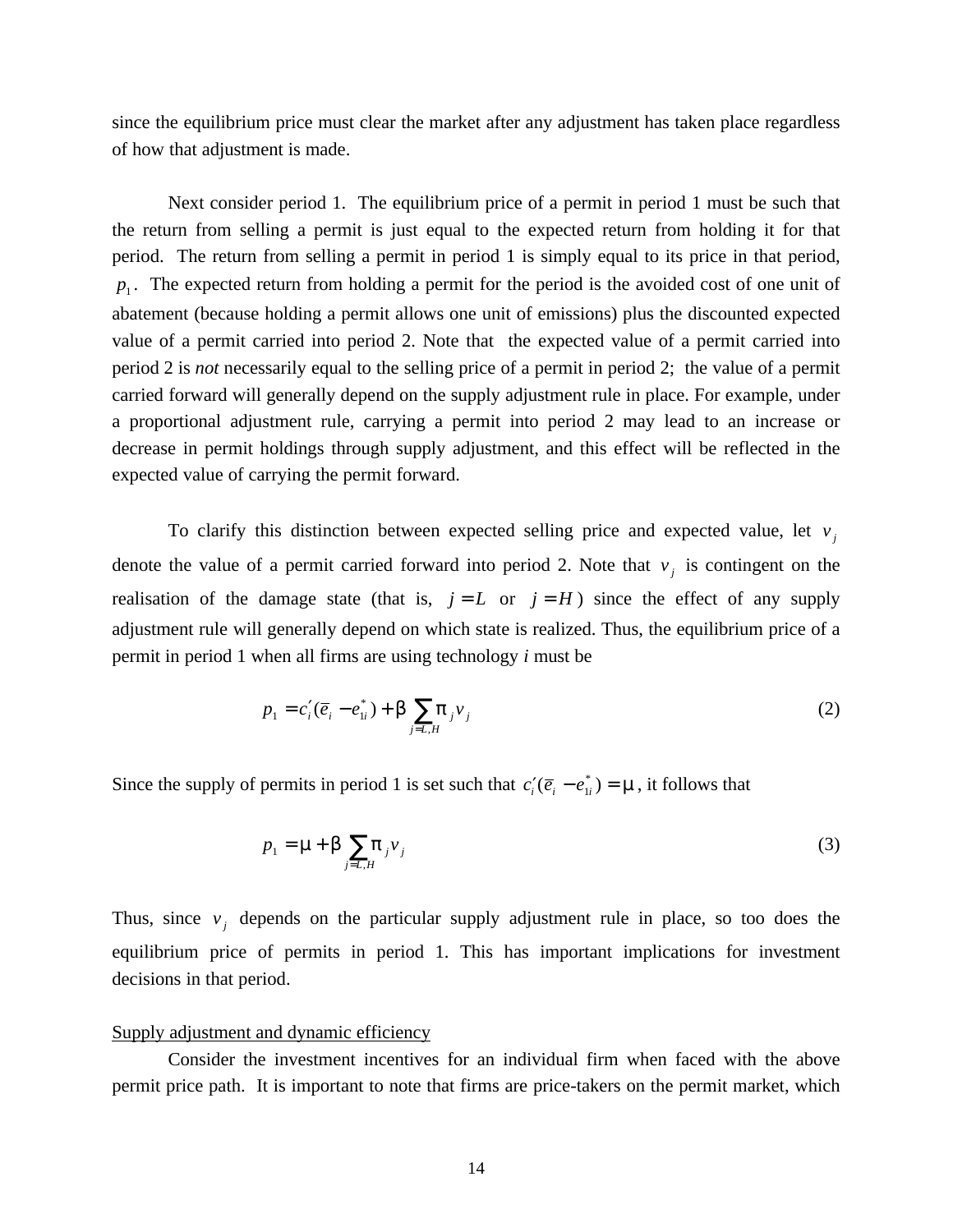means that an individual firm does not expect the price of permits to depend on its own technology adoption decision. Thus, a firm that deviates unilaterally from the social optimum continues to face the permit prices associated with the social optimum. However, the firm's technology choice will affect the number of permits it carries forward from period 1 to period 2, and this in turn determines the magnitude of any capital gain or loss the firm may experience under the supply adjustment policy. Different supply adjustment policies have different implications for expected capital gains or losses, and therefore have different impacts on technology adoption incentives.

I begin by characterizing the incentives associated with a general specification of the adjustment policy. Let  $x_i(j)$  denote the number of permits repurchased (possibly via expropriation) from a firm using technology *i* when  $\mathbf{d} = \mathbf{d}_j$ . (A negative value for  $x_i(j)$  means that additional permits are sold or given to the firm). Let  $q_i$  denote the price at which permits are repurchased (or sold), contingent on the value of *d* . Finally, let *PB* denote the discounted expected private benefit to a firm that adopts the new technology:

$$
PB = [p_1(e_{10} - e_{11}) + c_0(\overline{e}_0 - e_{10}) - c_1(\overline{e}_1 - e_{11})]
$$
  
+  $\boldsymbol{b} \sum_{j=L,H} \boldsymbol{p}_j [p_2[e_{11} - e_{21}(j) - x_1(j)] - p_2[e_{10} - e_{20}(j) - x_0(j)]$   
+  $q_j [x_1(j) - x_0(j)] + c_0(\overline{e}_0 - e_{20}(j)) - c_1(\overline{e}_1 - e_{21}(j))]$  (4)

The first term (in square brackets) represents the difference between the two technologies in the value of the permit holdings required in period 1, plus the difference between the two technologies in abatement costs in that period. The second term represents the discounted expected private benefit received in period 2. This has three components. The first component represents the difference between the two technologies in the value of net permit sales at the market price in period 2. The net permit sales for a given technology are equal to the difference between permits required for period 2 emissions and permit holdings carried forward from period 1, less any repurchases; that is,  $[e_{1i} - e_{2i}(j) - x_{i}(j)]$ . The second component is the difference between the two technologies in the value of repurchases at price  $q_i$ ; that is,  $q_j[x_j(j) - x_0(j)]$ . The third component is simply the difference in abatement cost in period 2 between the two technologies.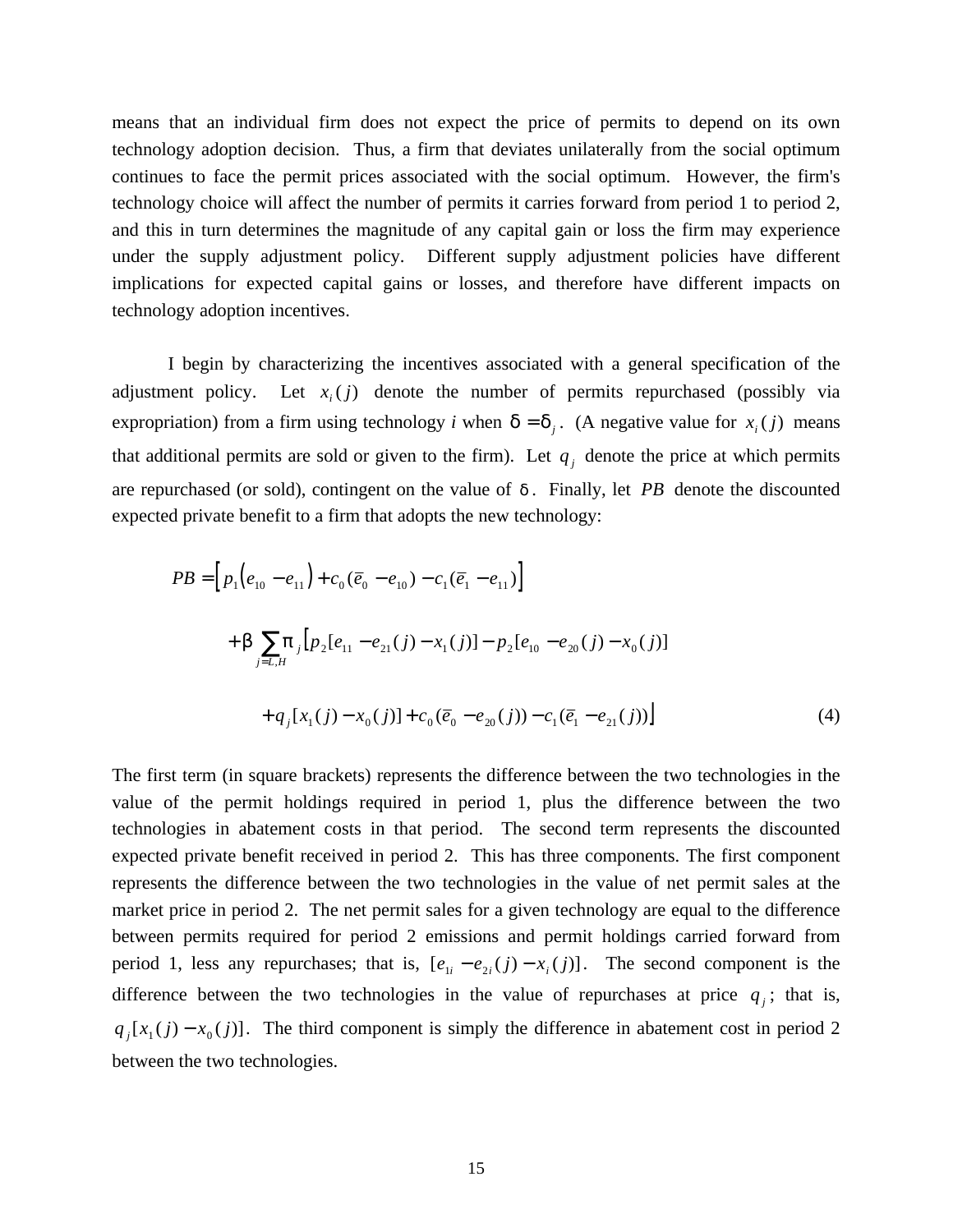Expressions (1) and (4), evaluated at the efficient emission levels and the associated permit prices, yield an expression for the wedge between the private and social benefit from adoption at the social optimum:

$$
PB^* - SB = \mathbf{b} \sum_{j=L,H} \mathbf{p}_j \left[ (\mathbf{d}_j - q_j) [x_0(j) - x_1(j)] + (e_{10}^* - e_{11}^*) (\mathbf{v}_j - \mathbf{d}_j) \right]
$$
(5)

This expression has the following interpretation. The  $(d_j - q_j)$  term represents the penalty incurred by the firm when a permit valued at  $d_i$  in the market is repurchased by the regulator at price  $q_j$  (or conversely, the bonus enjoyed by the firm when a new permit is acquired at less than the market price). The  $[x_0(j) - x_1(j)]$  term measures the extent to which the number of permits repurchased (or sold) by the regulator depends on the technology choice made by the firm in period 1. This difference would most obviously arise through a supply adjustment rule that discriminates directly across firms according to their technology. Less obviously, but more importantly, discrimination on the basis of technology may arise indirectly through an adjustment rule that ties repurchases (or the right to make new purchases) to individual permit holdings. Recall that holding permits and adopting a new technology are substitute investment strategies for the firm; thus, any policy that ties individual adjustment to existing permit holdings necessarily links that adjustment to the technology choice, and hence has the potential to distort that choice.

The second additive term in expression (5) captures a "price effect" of the supply adjustment policy on investment incentives. The particular rule used to adjust the supply of permits in period 2 must, in equilibrium, feed back into the expected value of all permits carried forward into period 2, whether or not they are repurchased. The second term in (5) reflects this effect. In particular, if the supply adjustment policy causes the value of a permit carried into period 2 to differ from its true social value in period 2 (that is,  $v_j \neq d_j$ ), then the difference in the permit holdings carried forward under the two technologies (that is,  $e_{10}^* - e_{11}^*$  $e_{10}^* - e_{11}^*$ ) will have a private value different from their true social value. The second term in (5) represents this difference between the private and social value of permit holdings carried forward. It arises through the effect of the anticipated supply adjustment rule on the equilibrium price of permits in period 1.

If  $PB^* \neq SB$  then each firm has an incentive to deviate unilaterally from the social optimum. In particular, if  $PB^* > SB$  then private incentives are distorted in favour of the new technology. Conversely, if  $PB^* < SB$  then the investment decision is biased towards retaining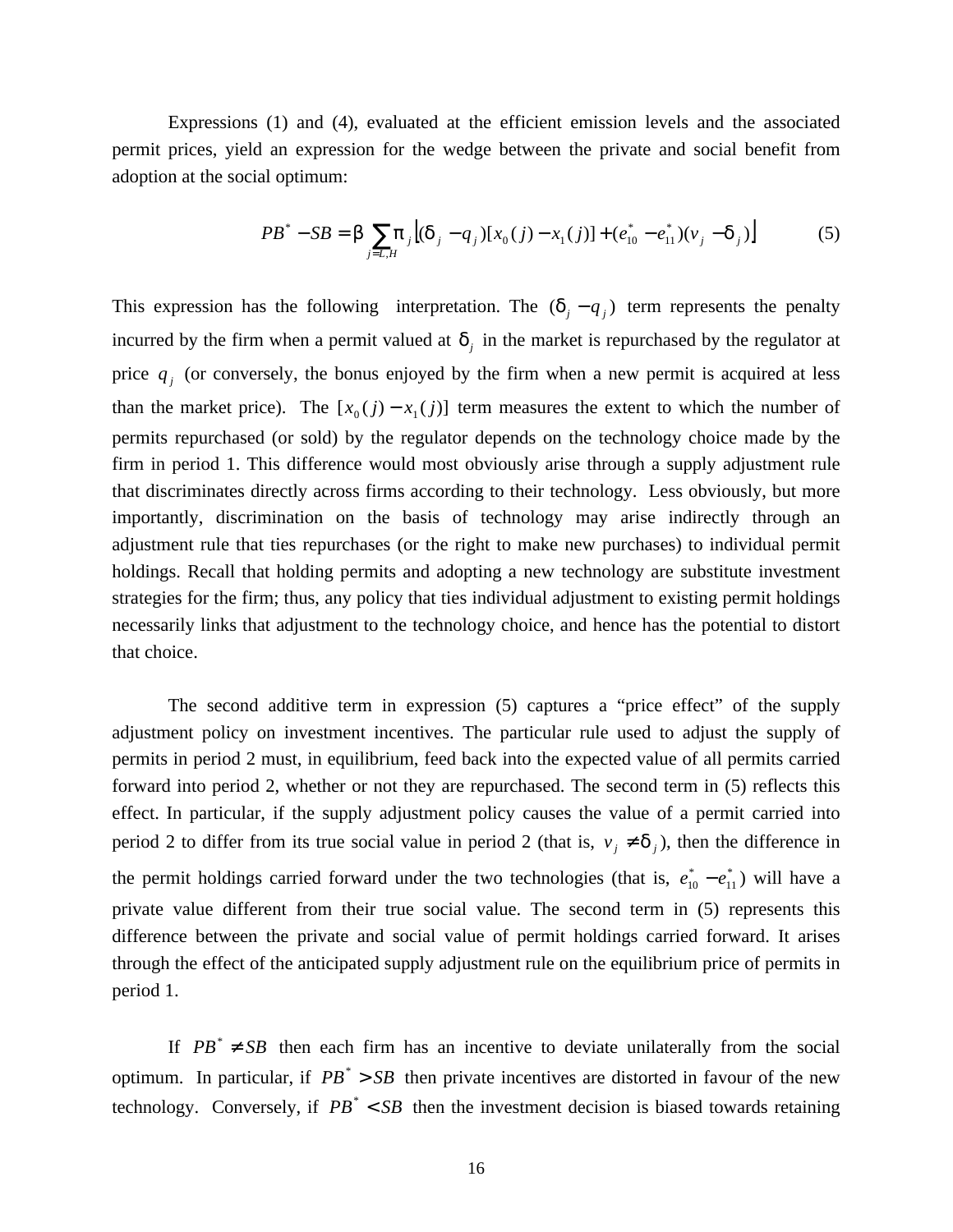the old technology. If the wedge between  $PB^*$  and  $SB$  is sufficiently large, such that  $PB^* > K > SB$  or  $PB^* < K < SB$ , then the social optimum is not supported as a rational expectations equilibrium.

Expression (5) can be used to examine the incentive effects of a variety of supply adjustment polices. I confine specific consideration to two alternative policies: open market operations; and a proportional adjustment rule. The analysis of each policy is complicated and I present here only a summary of the main results. First, open market operations, whereby the regulator buys or sells permits as needed at the market price, implements an efficient solution with respect to the choice of emissions in each period and with respect to cleaner technology adoption decisions. However, this supply adjustment policy is unlikely to be politically acceptable because it rewards firms with a windfall gain if the damage caused by their emissions turns out to be worse than expected.

The alternative adjustment rule is a proportional adjustment rule one under which the regulator expropriates a fixed share of permits from each firm if the supply of permits must be reduced, and grants additional permits on a proportional basis if the supply must be increased. The price paid for expropriated permits and the price charged for additional permits granted can be set independently from the supply adjustment to satisfy the distributional goals of the policy maker. The key property of this proportional adjustment rule is that it implements efficiency, both in terms of emission levels and in terms of technology choices. Thus, the proportional adjustment rule delivers the same efficiency advantages of adjustment through market operations but at the same time provides much greater flexibility from a political perspective.

## **MANAGEMENT APPLICATIONS**

The results of this research project have most direct application to the management of forest products processing, including saw milling and pulp and paper production. While harvesting practices are often the most visible and controversial element of sustainable forest management, the environmental impacts of product processing are considerable. An integrated approach to sustainable forest management must include the appropriate management of these impacts. The results of this project provide policy direction with respect this management requirement. In particular, the results offer guidance as to how different regulatory mechanisms are likely to influence investment decisions with respect to the adoption of less polluting technologies. While regulatory pressure is not the only source of incentives in this regard - the demand for sustainably produced products in the marketplace is increasing providing additional incentives -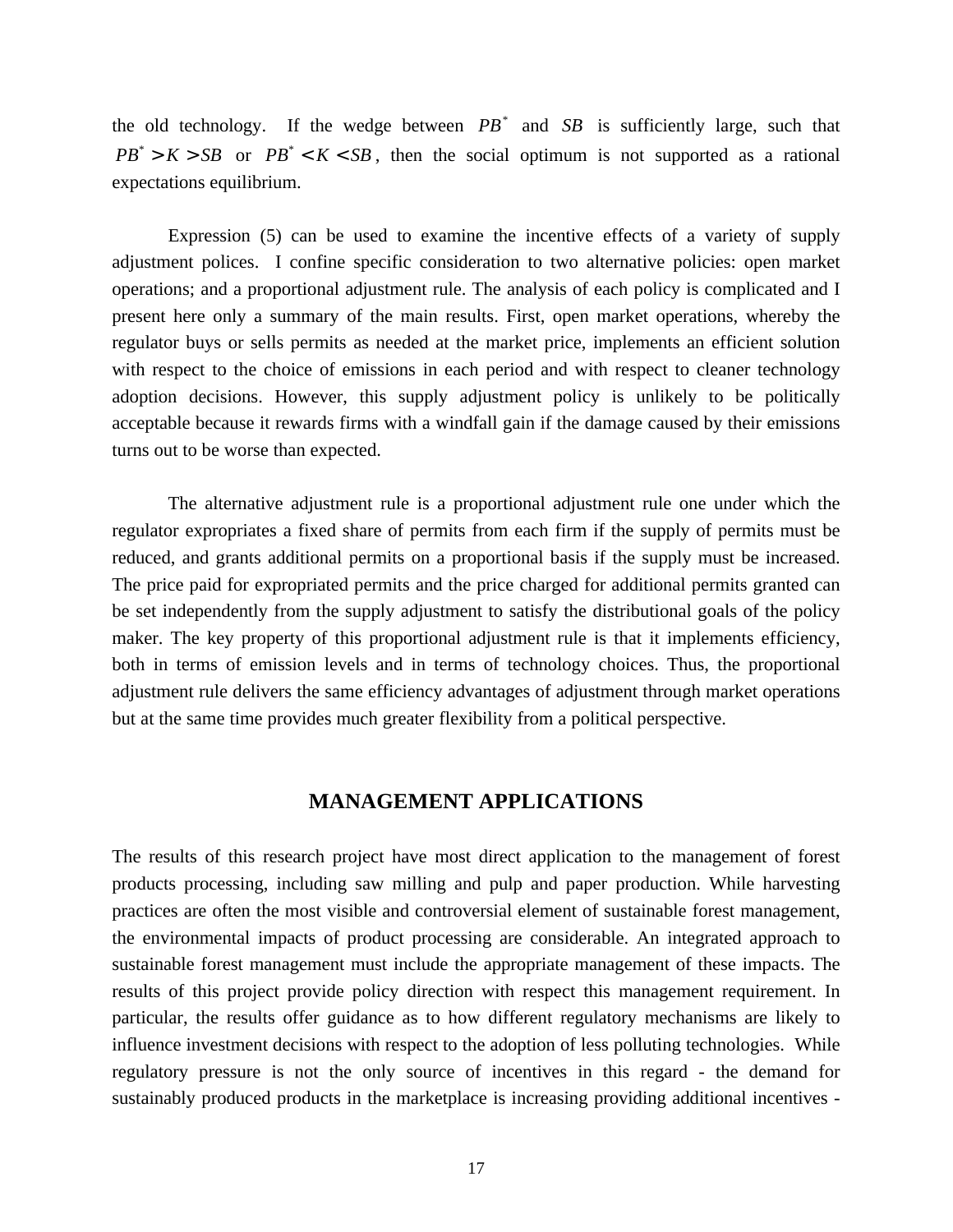the role of regulation is an important one. The central message of this research project is that the pricing of pollution, through mechanisms like pollution taxes and tradeable pollution permits, is likely to be the best approach to regulation. Pricing provides short run incentives to reduce pollution based on currently employed technology, and at the same time creates long run incentives for the adoption of new, cleaner technologies. If these pricing policies are designed well - according to the principles delineated in the results of this research project - then they can induce an optimal balance between the benefits of reduced environmental impact and the costs of switching to cleaner technologies. Achieving that balance is crucial to sustaining the boreal forests and at the same time sustaining the economic benefits derived therefrom.

# **CONCLUSION**

The paper has reported on the results of the Incentives for Pollution Control project. I have outlined the analyses and results of two theoretical investigations into the incentives for the adoption of cleaner technologies. The first examines the incentive effects of pollution taxes and tradeable pollution permits. The second examines the optimal design a permit trading system in the presence of uncertainty about environmental impacts and the evolution of information over time. The results of the research delineate principles for the design of these policy instruments to ensure that they induce an optimal balance between the benefits of reduced environmental impact and the costs of new technology adoption.